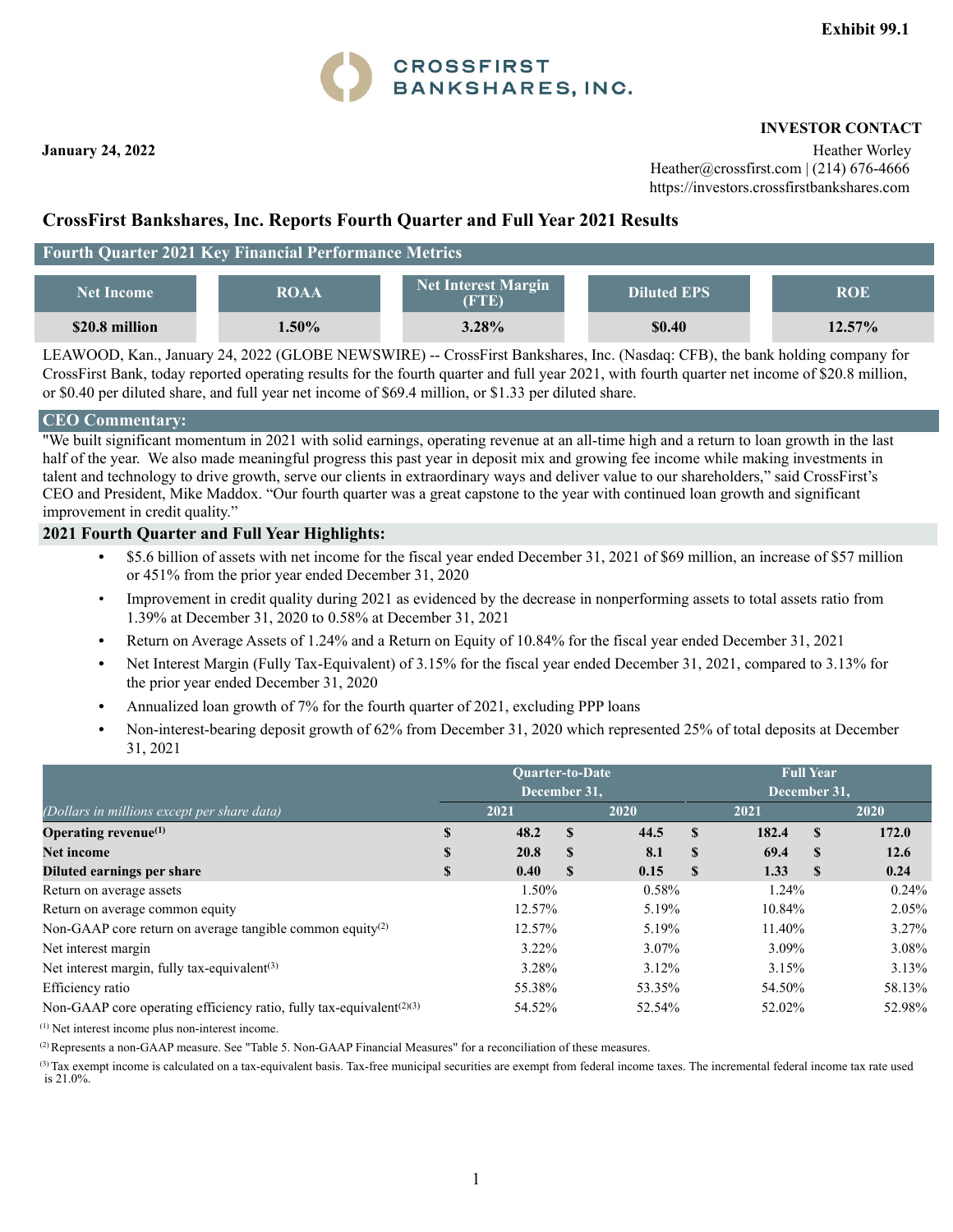#### **Income from Operations**

#### **Net Interest Income**

Interest income was \$49.2 million for the fourth quarter of 2021, a decrease of 1% from the fourth quarter of 2020 and an increase of 4% from the previous quarter. Interest income was slightly down from the fourth quarter of 2020 as a result of lower average loans outstanding and a reduction of \$4.5 million in PPP fee income. Average earning assets totaled \$5.4 billion for the fourth quarter of 2021, a decrease of \$23 million or 1% from the same quarter in 2020. The tax-equivalent yield on earning assets increased from 3.62% to 3.70% during the fourth quarter of 2021 compared to the previous quarter, mostly driven by loans moving off nonaccrual status. For full year 2021, interest income was \$193.2 million, which declined compared to full year 2020 primarily due to the yield movements on earning assets.

Interest expense for the fourth quarter of 2021 was \$5.8 million, or 28% lower than the fourth quarter of 2020 and 4% higher than the previous quarter. Average interest-bearing deposits decreased to \$3.5 billion in the fourth quarter of 2021, or a 9% decrease from the same prior year period. Cost of funds for the quarter was 0.48%, compared to 0.46% for the third quarter of 2021. During the fourth quarter of 2021, \$40 million of FHLB advances were paid off early, which drove the cost of funds increase. Excluding the prepayment penalty, cost of funds would have decreased 0.05% compared to the third quarter of 2021. For full year 2021, interest expense was \$24.5 million, a decrease of 43% compared to full year 2020 due to lower market rates.

Net interest income totaled \$43.4 million for the fourth quarter of 2021 or 4% higher than the third quarter of 2021, and 5% higher than the fourth quarter of 2020. Tax-equivalent net interest margin increased to 3.28% in the current quarter, from 3.20% in the previous quarter, and increased from 3.12% in the same quarter in 2020. During the fourth quarter of 2021, CrossFirst realized \$1.3 million in fees from the forgiveness of \$44 million of PPP loans. The Company will continue to recognize fees over the life of the loans or as the loans are forgiven. The tax-equivalent adjustment, which accounts for income taxes saved on the interest earned on nontaxable securities and loans, was \$0.8 million for the fourth quarter of 2021. Full year 2021 net interest income grew to \$168.7 million, an increase of 5% compared to full year 2020, while tax-equivalent net interest margin increased to 3.15% from 3.13% for the prior year.

#### **Non-Interest Income**

Non-interest income increased \$1.8 million in the fourth quarter of 2021 or 63% compared to the same quarter of 2020 and increased \$5.9 million compared to the third quarter of 2021. The increase in non-interest income compared to the previous quarter was due to the \$6.2 million impairment loss recorded in the previous quarter. The increase in non-interest income compared to the same quarter of 2020, was primarily due to increases of \$0.9 million in credit card fees and \$0.4 million in service charge income. Full year 2021 non-interest income was up \$1.9 million or 16% compared to full year 2020. The main drivers of the increase were increases in service charges and fees on customer accounts of \$1.8 million, \$1.7 million in income from bank-owned life insurance and a \$3.6 million increase in ATM and credit card interchange income.

#### **Non-Interest Expense**

Non-interest expense for the fourth quarter of 2021 was \$26.7 million, which increased 13% compared to the fourth quarter of 2020 and increased 11% from the third quarter of 2021. Salaries and benefit costs were higher in the current quarter by \$1.1 million compared to the prior quarter and \$1.7 million higher than the same quarter in the prior year mainly due to increased hiring for market expansion and increased incentive expenses. Full year 2021 non-interest expense decreased \$0.6 million or 1% compared to full year 2020 primarily due to a \$7.4 million goodwill impairment recorded in the second quarter of 2020. This decrease was partly offset by a \$3.3 million increase in salary and employee benefits, \$1.0 million increase in occupancy, and \$2.8 million increase in other non-interest expense as compared to the prior year. The other non-interest expense increase was primarily due to increases in commercial card costs as a result of our growing customer base and increased use as a result of the COVID-19 pandemic. In addition, insured cash sweep ("ICS") deposits increased in 2021 from 2020, which drove related fees higher.

CrossFirst's effective tax rate for the fourth quarter of 2021 was 22% as compared to 18% for the fourth quarter of 2020. The 2021 tax rate for the quarter increased due to a greater mix of taxable income to tax-exempt income. For both comparable periods, the Company continued to benefit from the tax-exempt municipal bond portfolio and bank-owned life insurance. The tax-exempt benefit diminishes as the Company's ratio of taxable income to tax-exempt income increases.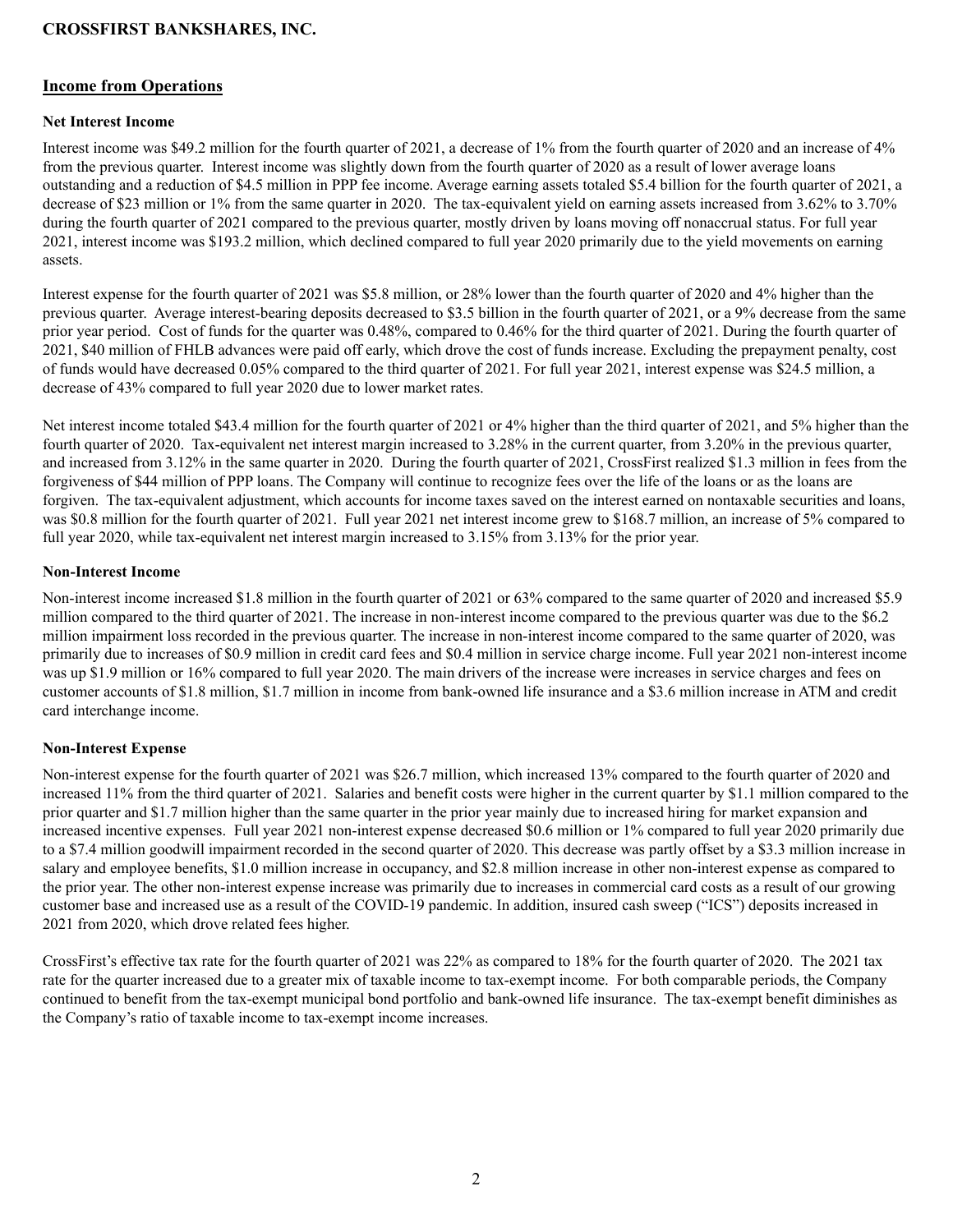## **Balance Sheet Performance & Analysis**

During the fourth quarter of 2021, total assets increased by \$220 million or 4% compared to September 30, 2021, and decreased \$38 million or 1% compared to December 31, 2020. Total assets increased on a linked quarter basis primarily due to a \$166 million increase in cash and cash equivalents and decreased year-over-year primarily due to a \$186 million decline in loans driven by the PPP loan forgiveness program. The year-over-year decrease was partly offset by increases in cash and cash equivalents and securities of \$74 million and \$91 million, respectively. Non-interest-bearing deposits increased \$202 million compared to September 30, 2021, and increased \$445 million from December 31, 2020. During the fourth quarter of 2021, available-for-sale investment securities increased \$38 million to \$746 million compared to September 30, 2021. The securities yields increased 2 basis points to a tax equivalent yield of 2.89% for the fourth quarter of 2021 compared to the prior quarter.

#### **Loan Results**

During the fourth quarter of 2021, the Company experienced a decrease in average loans of \$10 million compared to September 30, 2021, and a decrease of \$273 million or 6% compared to December 31, 2020. The year-over-year reduction in average loans was primarily a result of PPP loan forgiveness. Net of PPP loans, average loans grew 1% compared to September 30, 2021. Loan yields increased 17 basis points to 4.17% during the fourth quarter of 2021 and increased 17 basis points over the last twelve months.

|                                         | 4Q21        | 3Q21       | 2Q21       | 1021                  |   | <b>4020</b> | QoQ<br>Growth<br>(S) | QoQ<br>Growth<br>$(\frac{9}{6})^{(1)}$ |   | YoY<br>Growth<br><b>(\$)</b> | YoY<br>Growth<br>$(\frac{6}{10})^{(1)}$ |
|-----------------------------------------|-------------|------------|------------|-----------------------|---|-------------|----------------------|----------------------------------------|---|------------------------------|-----------------------------------------|
|                                         |             |            |            | (Dollars in millions) |   |             |                      |                                        |   |                              |                                         |
| <b>Average loans (gross)</b>            |             |            |            |                       |   |             |                      |                                        |   |                              |                                         |
| Commercial                              | \$<br>1,328 | \$<br>,233 | \$<br>,221 | \$<br>1,329           | S | 1,367       | \$<br>95             | 8 %                                    | S | (39)                         | $(3)\%$                                 |
| Energy                                  | 290         | 311        | 341        | 351                   |   | 381         | (21)                 | (7)                                    |   | (91)                         | (24)                                    |
| Commercial real estate                  | 1,272       | 1,213      | 1,203      | 1,183                 |   | 1,194       | 59                   |                                        |   | 78                           | 7                                       |
| Construction and land development       | 579         | 611        | 633        | 598                   |   | 585         | (32)                 | (5)                                    |   | (6)                          | (1)                                     |
| Residential and multifamily real estate | 612         | 659        | 659        | 688                   |   | 664         | (47                  | (7)                                    |   | (52)                         | (8)                                     |
| Paycheck Protection Program             | 84          | 147        | 296        | 308                   |   | 258         | (63)                 | (43)                                   |   | (174)                        | (67)                                    |
| Consumer                                | 56          | 57         | 56         | 50                    |   | 45          | $\left( 1\right)$    | (2)                                    |   |                              | 24                                      |
| Total                                   | 4.221       | 4,231      | 4.409      | 4,507                 |   | 4.494       | (10)                 | $(0)\%$                                |   | (273)                        | $(6)\%$                                 |
|                                         |             |            |            |                       |   |             |                      |                                        |   |                              |                                         |

*Yield on average loans for the period* 

ending<br>  $4.17\%$   $4.00\%$ <br>  $3.99\%$   $3.94\%$   $4.00\%$ <br>
(1) Actual unrounded values are used to calculate the reported percent disclosed. Accordingly, recalculations using the amounts in millions as disclosed in this releas produce the same amounts.

#### **Deposit & Other Borrowing Results**

During the fourth quarter of 2021, the Company experienced an increase in average deposits of 2% compared to September 30, 2021, and a less than 1% decline in average deposits compared to December 31, 2020. The deposit growth for the quarter was driven by a continued increase in non-interest-bearing deposits, which represented 25% of total deposits at December 31, 2021. In addition, the Company continued to improve the overall cost of deposits, which declined 5 basis points during the fourth quarter of 2021. The cost of interestbearing deposits has declined 26 basis points over the last twelve months primarily as a result of the lower interest rate environment.

|                                                            |   | 4Q21  |     | 3021  | 2021      | 1021                  |    | <b>4020</b> | QoQ<br>Growth<br><b>(\$)</b> | 0 <sub>0</sub><br>Growth<br>$(9/6)^{(1)}$ |     | YoY<br><b>Growth</b><br><b>(\$)</b> | YoY<br>Growth<br>$(\frac{9}{6})^{(1)}$ |
|------------------------------------------------------------|---|-------|-----|-------|-----------|-----------------------|----|-------------|------------------------------|-------------------------------------------|-----|-------------------------------------|----------------------------------------|
|                                                            |   |       |     |       |           | (Dollars in millions) |    |             |                              |                                           |     |                                     |                                        |
| <b>Average deposits</b>                                    |   |       |     |       |           |                       |    |             |                              |                                           |     |                                     |                                        |
| Non-interest bearing deposits                              | S | 1,058 | \$. | 910   | \$<br>802 | \$<br>731             | \$ | 732         | \$<br>148                    | $16\%$                                    | \$  | 326                                 | 45 $%$                                 |
| Transaction deposits                                       |   | 543   |     | 511   | 665       | 717                   |    | 575         | 32                           | 6                                         |     | (32)                                | (6)                                    |
| Savings and money market deposits                          |   | 2,272 |     | 2,276 | 2,385     | 2,422                 |    | 2,158       | (4)                          | (0)                                       |     | 114                                 | 5                                      |
| Time deposits                                              |   | 662   |     | 752   | 869       | 972                   |    | 1,087       | (90)                         | (12)                                      |     | (425)                               | (39)                                   |
| Total                                                      |   | 4,535 |     | 4,449 | 4,721     | 4,842                 | S. | 4,552       | 86                           | $2\%$                                     | \$. | (17)                                | $(0)\%$                                |
| Cost of deposits for the period ending                     |   | 0.33% |     | 0.38% | 0.41%     | 0.48%                 |    | 0.58%       |                              |                                           |     |                                     |                                        |
| Cost of interest-bearing deposits for the<br>period ending |   | 0.43% |     | 0.47% | 0.50%     | 0.57%                 |    | 0.69%       |                              |                                           |     |                                     |                                        |

(1) Actual unrounded values are used to calculate the reported percent disclosed. Accordingly, recalculations using the amounts in millions as disclosed in this release may not produce the same amounts.

At December 31, 2021, other borrowings totaled \$238 million, as compared to \$278 million at September 30, 2021, and \$296 million at December 31, 2020.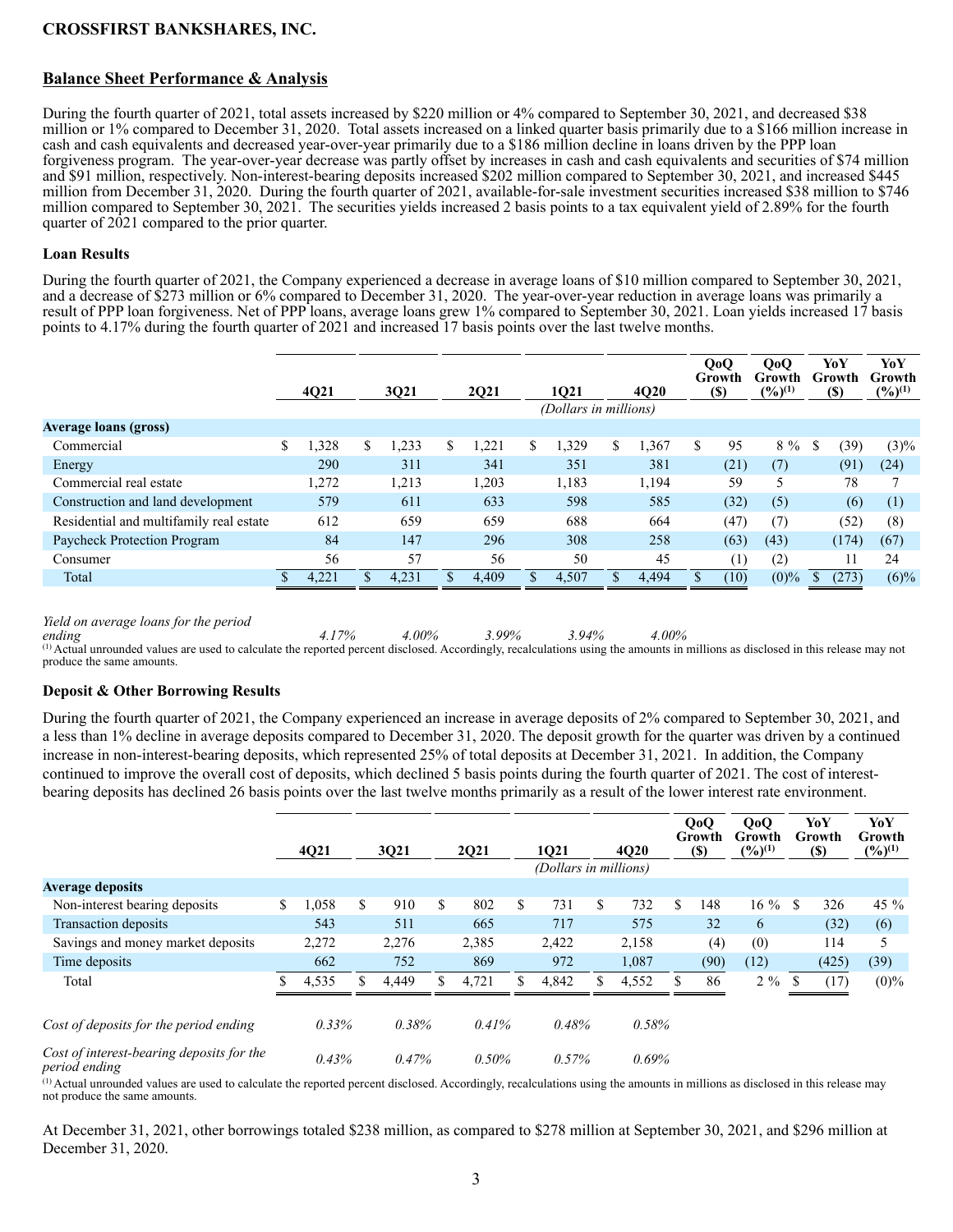#### **Asset Quality Position**

Credit quality metrics continued to improve during the fourth quarter of 2021 as classified assets decreased \$45 million and the ratio of nonperforming assets to total assets decreased to 0.58% from 0.92% in the previous quarter. The improvements in credit metrics were primarily driven by upgrades in COVID-19 impacted segments and the Energy portfolio. Net charge-offs were \$0.8 million for the fourth quarter of 2021 as compared to \$1.3 million for the third quarter of 2021. The charge-offs for the current quarter were related to energy and commercial and industrial credits.

The overall decrease in the allowance for loan losses for the current quarter reflects some stabilization in the Company's economic outlook and improved credit performance. These factors resulted in a \$5 million release of reserves during the fourth quarter of 2021. The following table provides information regarding asset quality.

| <b>Asset quality</b> (Dollars in millions)                   |      | 4Q21      | 3Q21 |          | 2Q21 |             | 1Q21          |          | 4Q20        |
|--------------------------------------------------------------|------|-----------|------|----------|------|-------------|---------------|----------|-------------|
| Non-accrual loans                                            | 31.4 |           |      | 48.1     |      | 54.7        | $\mathbf{\$}$ | 63.3     | \$<br>75.1  |
| Other real estate owned                                      |      | 1.1       |      | 1.1      |      | 1.7         |               | 2.3      | 2.3         |
| Nonperforming assets                                         |      | 32.7      |      | 49.8     |      | 58.1        |               | 68.9     | 78.4        |
| Loans $90+$ days past due and still accruing                 |      | 0.1       |      | 0.5      |      | 1.8         |               | 3.2      | 1.0         |
| Loans 30 - 89 days past due                                  |      | 3.5       |      | 37.6     |      | 18.8        |               | 11.0     | 18.1        |
| Net charge-offs (recoveries)                                 |      | 0.8       |      | 1.3      |      | 2.6         |               | 8.2      | 11.6        |
| Asset quality metrics $(%)$                                  |      | 4021      |      | 3Q21     |      | <b>2Q21</b> |               | 1Q21     | <b>4Q20</b> |
| Nonperforming assets to total assets                         |      | $0.58 \%$ |      | $0.92\%$ |      | $1.09\%$    |               | $1.15\%$ | 1.39%       |
| Allowance for loan loss to total loans                       |      | 1.37      |      | 1.51     |      | 1.78        |               | 1.65     | 1.70        |
| Allowance for loan loss to nonperforming loans               |      | 185       |      | 132      |      | 134         |               | 112      | 99          |
| Net charge-offs (recoveries) to average loans <sup>(1)</sup> |      | 0.07      |      | 0.13     |      | 0.23        |               | 0.74     | 1.03        |
| Provision to average $\text{loans}^{(1)}$                    |      | (0.47)    |      | (0.94)   |      | 0.32        |               | 0.67     | 0.96        |
| Classified Loans / (Total Capital + ALLL)                    |      | 10.8      |      | 17.3     |      | 24.0        |               | 38.2     | 40.9        |

(1) Interim periods annualized.

#### **Capital Position**

At December 31, 2021, stockholders' equity totaled \$668 million, or \$13.23 per share, compared to \$624 million, or \$12.08 per share, at December 31, 2020. During the fourth quarter of 2021, CrossFirst continued its \$30 million share repurchase program by purchasing 566,164 shares or 1% of common stock outstanding.

The ratio of common equity Tier 1 capital to risk-weighted assets was approximately 12% and the total capital to risk-weighted assets was approximately 14% at December 31, 2021. The Company remains well-capitalized.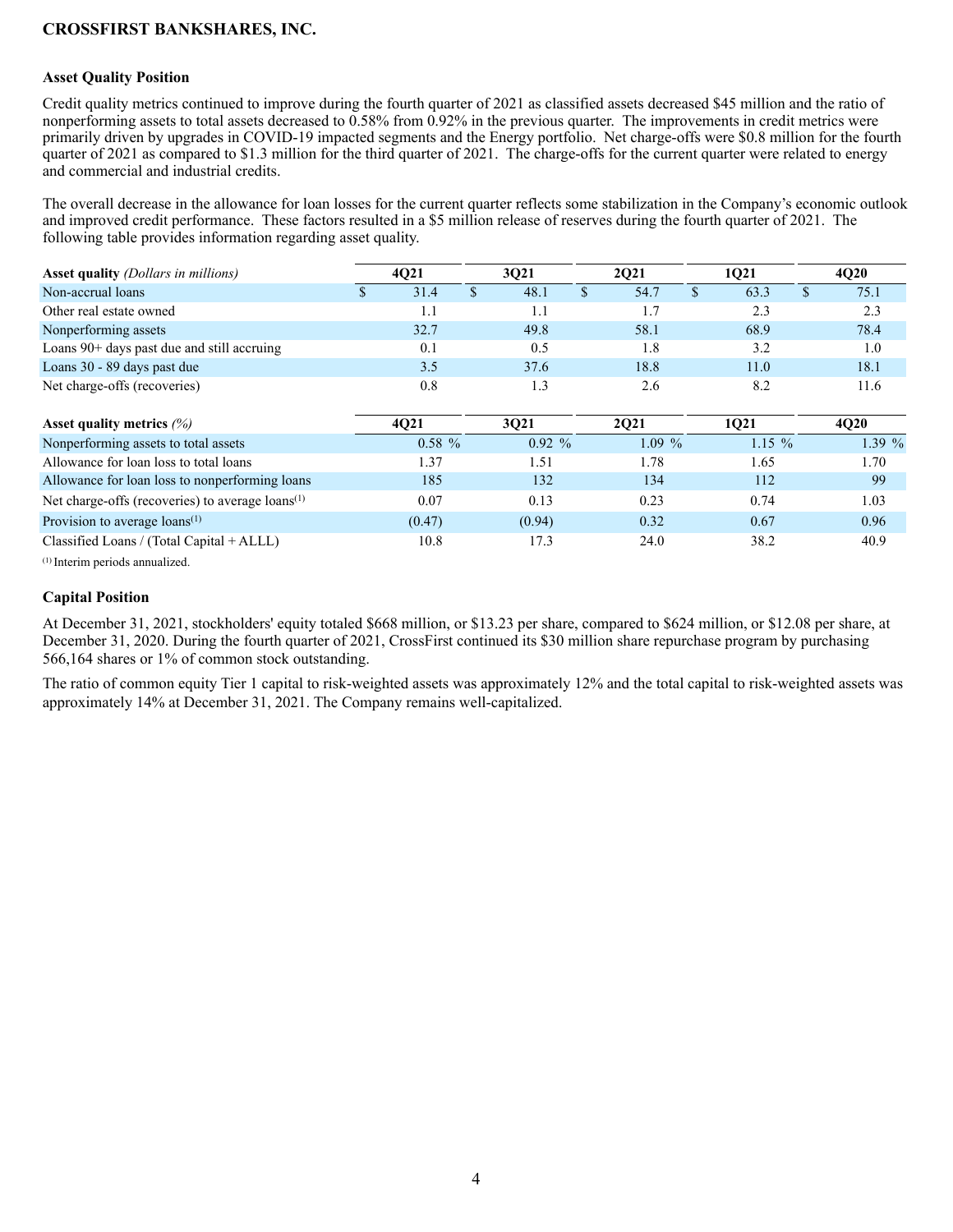#### **Conference Call and Webcast**

CrossFirst will hold a conference call to review fourth quarter and full-year 2021 financial results on Tuesday, January 25, 2022, at 10 a.m. CT / 11 a.m. ET. The results are scheduled to be released after the market closes on Monday, January 24, 2022. The conference call and webcast may also include discussion of Company developments, forward-looking statements and other material information about business and financial matters. To access the event by telephone, please dial (877) 621-5851 at least fifteen minutes prior to the start of the call and provide conference number 9688475. International callers should dial +1 (470) 495-9492 and enter the same conference number.

The call will also be broadcast live over the internet and can be accessed via the following link: https://edge.mediaserver.com/mmc/p/rienoizn. Please visit the site at least 15 minutes prior to the call to allow time for registration.

For those unable to join the presentation, a replay of the call will be available two hours after the conclusion of the live call. To access the replay, dial (855) 859-2056 and provide conference number 9688475, passcode 9067. International callers should dial +1 (404) 537-3406 and enter the same confirmation number. A replay of the webcast will also be available for 90 days on the company's website https://investors.crossfirstbankshares.com/.

#### **Cautionary Notice about Forward-Looking Statements**

The financial results in this press release reflect preliminary, unaudited results, which are not final until the Company's Annual Report on Form 10-K is filed. This earnings release contains forward-looking statements. These forward-looking statements reflect the Company's current views with respect to, among other things, future events and its financial performance. Any statements about management's expectations, beliefs, plans, predictions, forecasts, objectives, assumptions or future events or performance are not historical facts and may be forward-looking. These statements are often, but not always, made through the use of words or phrases such as "anticipate," "believes," "can," "could," "may," "predicts," "potential," "should," "will," "estimate," "plans," "projects," "continuing," "ongoing," "expects," "intends" and similar words or phrases. Any forward-looking statements in this earnings release may turn out to be inaccurate. The inclusion of forward-looking information in this earnings release should not be regarded as a representation by us or any other person that the future plans, estimates or expectations contemplated by us will be achieved. The Company has based these forward-looking statements largely on its current expectations and projections about future events and financial trends that it believes may affect its financial condition, results of operations, business strategy and financial needs. Our actual results could differ materially from those anticipated in such forward-looking statements.

Accordingly, the Company cautions you that any such forward-looking statements are not a guarantee of future performance and that actual results may prove to be materially different from the results expressed or implied by the forward-looking statements due to a number of factors. Such factors include, without limitation, those listed from time to time in reports that the Company files with the Securities and Exchange Commission as well as the uncertain impact of the COVID-19 pandemic. These forward-looking statements are made as of the date of this communication, and the Company does not intend, and assumes no obligation, to update any forward-looking statement to reflect events or circumstances after the date on which the statement is made or to reflect the occurrence of unanticipated events or circumstances, except as required by law.

#### **About CrossFirst Bank**

CrossFirst Bankshares, Inc. (Nasdaq: CFB) is a Kansas corporation and a registered bank holding company for its wholly owned subsidiary CrossFirst Bank, which is headquartered in Leawood, Kansas. CrossFirst has nine full-service banking locations in Kansas, Missouri, Oklahoma, Texas, and Arizona that offer products and services to businesses, professionals, individuals, and families.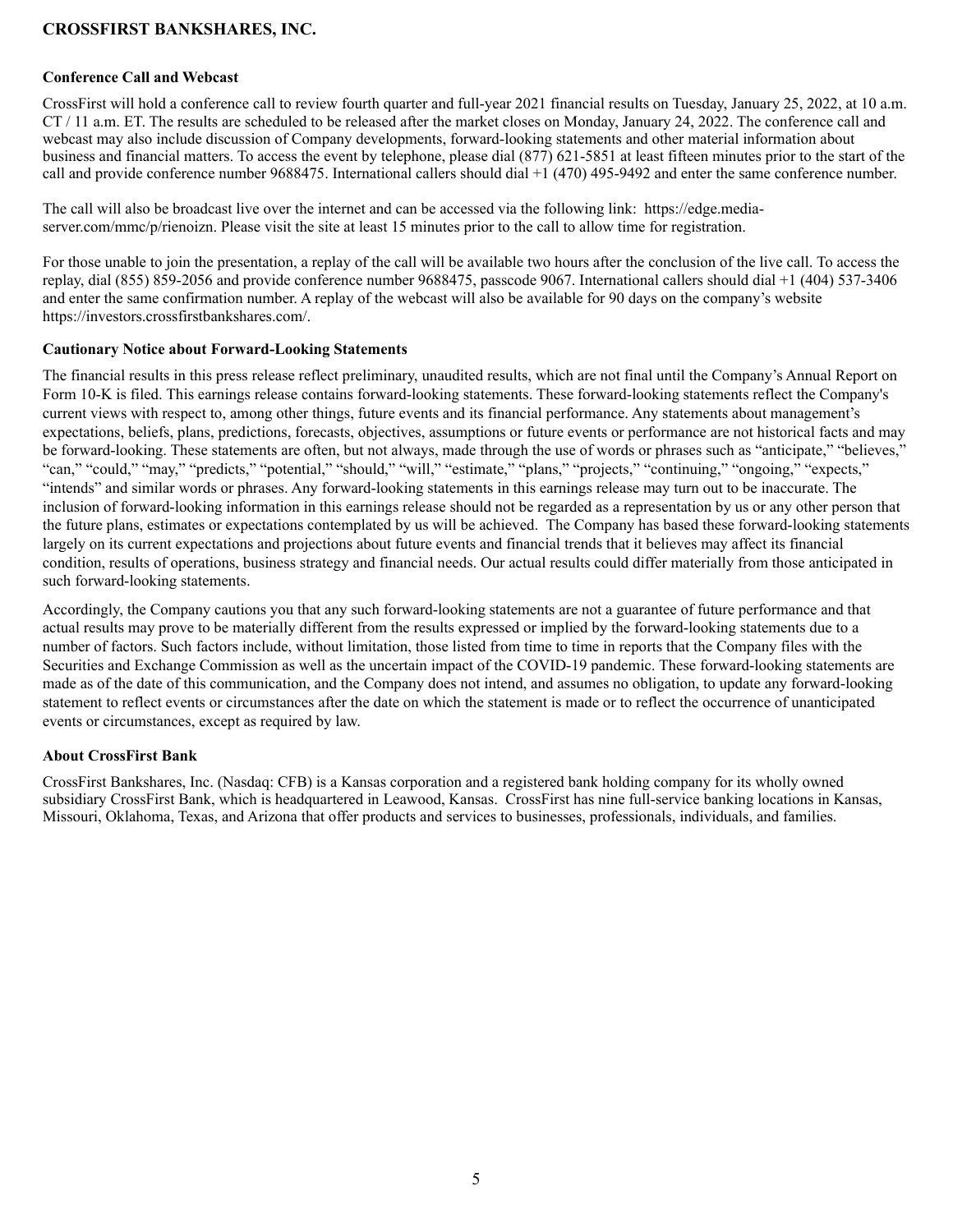## **Unaudited Financial Tables**

- Table 1. Consolidated Balance Sheets
- Table 2. Consolidated Statements of Operations
- Table 3. 2020 2021 Year-to-Date Analysis of Changes in Net Interest Income
- Table 4. 2020 2021 Quarterly Analysis of Changes in Net Interest Income
- Table 5. Non-GAAP Financial Measures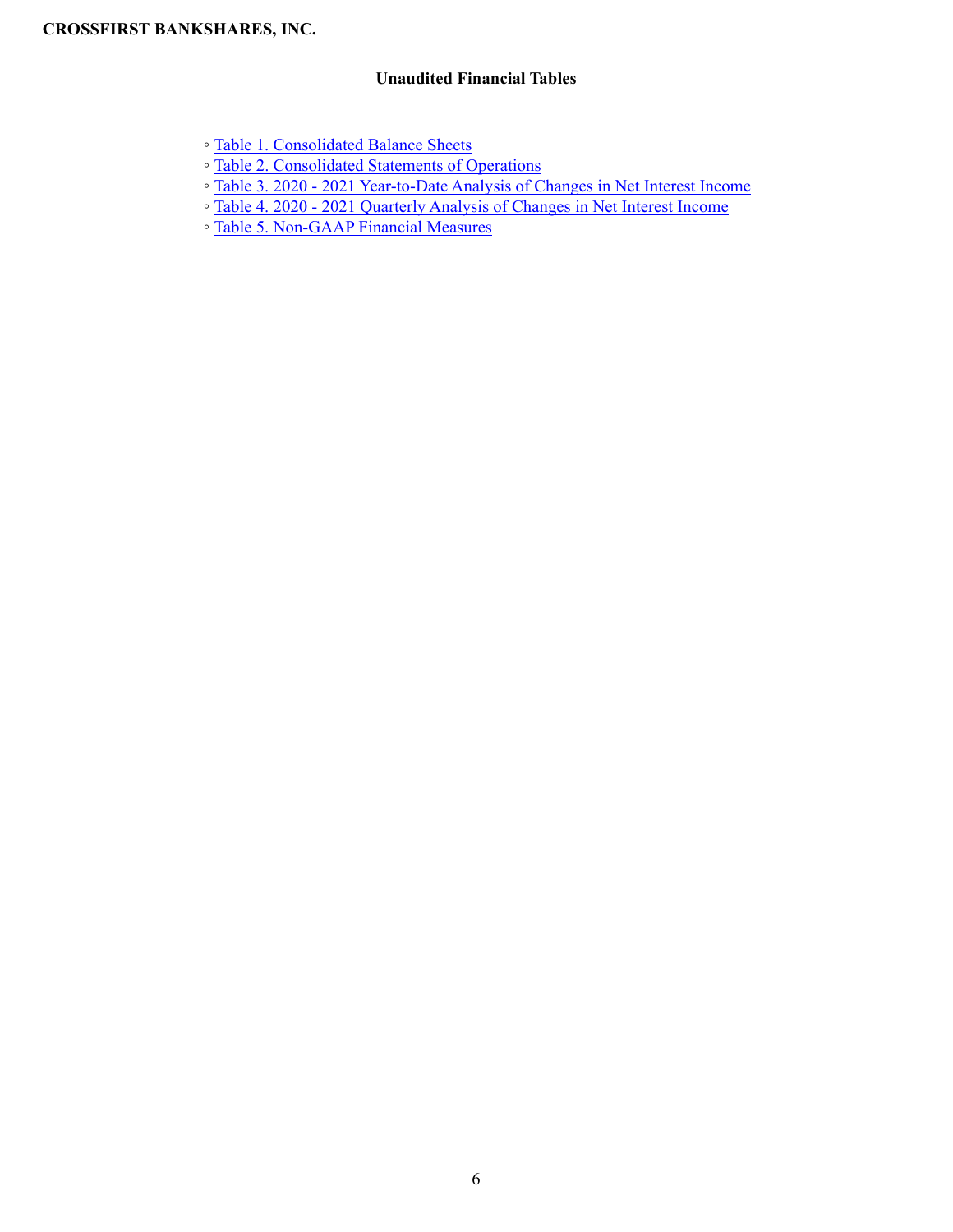|                                                                                                                           |               | As of December 31,     |              |           |
|---------------------------------------------------------------------------------------------------------------------------|---------------|------------------------|--------------|-----------|
|                                                                                                                           |               | 2021                   |              | 2020      |
|                                                                                                                           |               | (Dollars in thousands) |              |           |
| <b>Assets</b>                                                                                                             |               |                        |              |           |
| Cash and cash equivalents                                                                                                 | \$            | 482,727                | \$           | 408,810   |
| Available-for-sale securities - taxable                                                                                   |               | 192,146                |              | 177,238   |
| Available-for-sale securities - tax-exempt                                                                                |               | 553,823                |              | 477,350   |
| Loans, net of allowance for loan losses of \$58,375 and \$75,295 at December 31, 2021 and 2020,<br>respectively           |               | 4,197,838              |              | 4,366,602 |
| Premises and equipment, net                                                                                               |               | 66,069                 |              | 70,509    |
| Restricted equity securities                                                                                              |               | 11,927                 |              | 15,543    |
| Interest receivable                                                                                                       |               | 16,023                 |              | 17,236    |
| Foreclosed assets held for sale                                                                                           |               | 1,148                  |              | 2,347     |
| Bank-owned life insurance                                                                                                 |               | 67,498                 |              | 67,498    |
| Other                                                                                                                     |               | 32,258                 |              | 56,170    |
| Total assets                                                                                                              | $\$$          | 5,621,457              | \$           | 5,659,303 |
| Liabilities and stockholders' equity                                                                                      |               |                        |              |           |
| Deposits                                                                                                                  |               |                        |              |           |
| Noninterest-bearing                                                                                                       | $\mathcal{S}$ | 1,163,224              | \$           | 718,459   |
| Savings, NOW and money market                                                                                             |               | 2,895,986              |              | 2,932,799 |
| Time                                                                                                                      |               | 624,387                |              | 1,043,482 |
| Total deposits                                                                                                            |               | 4,683,597              |              | 4,694,740 |
| Federal funds purchased and repurchase agreements                                                                         |               |                        |              | 2,306     |
| Federal Home Loan Bank advances                                                                                           |               | 236,600                |              | 293,100   |
| Other borrowings                                                                                                          |               | 1,009                  |              | 963       |
| Interest payable and other liabilities                                                                                    |               | 32,678                 |              | 43,766    |
| <b>Total liabilities</b>                                                                                                  |               | 4,953,884              |              | 5,034,875 |
| Stockholders' equity                                                                                                      |               |                        |              |           |
| Common stock, \$0.01 par value:                                                                                           |               |                        |              |           |
| authorized - 200,000,000 shares, issued - 52,590,015 and 52,289,129 shares at December<br>31, 2021 and 2020, respectively |               | 526                    |              | 523       |
| Treasury stock, at cost:                                                                                                  |               |                        |              |           |
| 2,139,970 and 609,613 shares held at December 31, 2021 and 2020, respectively                                             |               | (28, 347)              |              | (6,061)   |
| Additional paid-in capital                                                                                                |               | 526,806                |              | 522,911   |
| Retained earnings                                                                                                         |               | 147,099                |              | 77,652    |
| Accumulated other comprehensive income                                                                                    |               | 21,489                 |              | 29,403    |
| Total stockholders' equity                                                                                                |               | 667,573                |              | 624,428   |
| Total liabilities and stockholders' equity                                                                                | \$            | 5,621,457              | $\mathbb{S}$ | 5,659,303 |

# **TABLE 1. CONSOLIDATED BALANCE SHEETS (UNAUDITED)**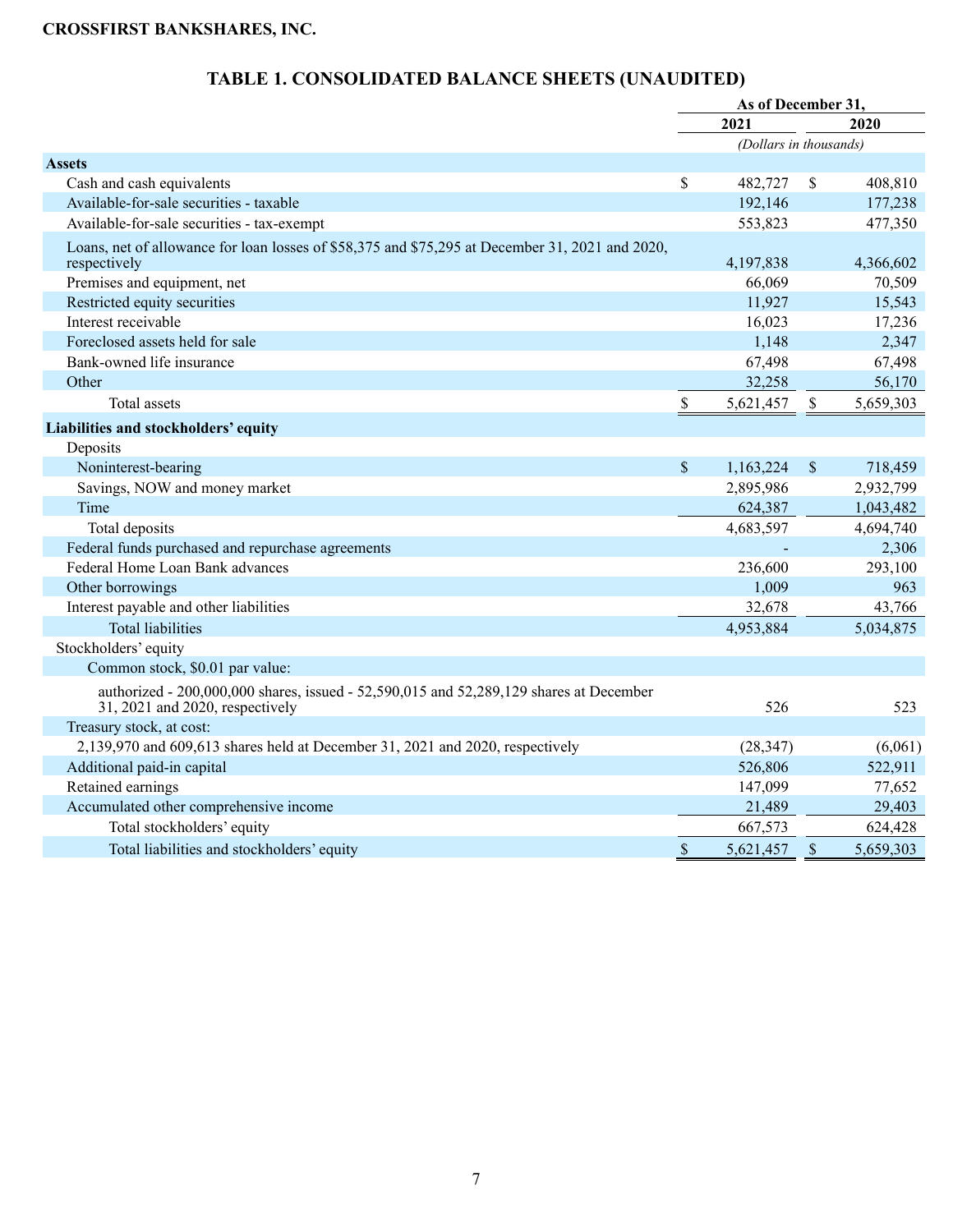|                                                            |      | <b>Three Months Ended</b><br>December 31, |                           |        |              | <b>Twelve Months Ended</b><br>December 31,   |               |         |
|------------------------------------------------------------|------|-------------------------------------------|---------------------------|--------|--------------|----------------------------------------------|---------------|---------|
|                                                            |      | 2021                                      |                           | 2020   |              | 2021                                         |               | 2020    |
|                                                            |      |                                           |                           |        |              | (Dollars in thousands except per share data) |               |         |
| <b>Interest Income</b>                                     |      |                                           |                           |        |              |                                              |               |         |
| Loans, including fees                                      | \$   | 44,392                                    | $\boldsymbol{\mathsf{S}}$ | 45,147 | \$           | 174,660                                      | <sup>\$</sup> | 183,738 |
| Available-for-sale securities - taxable                    |      | 850                                       |                           | 899    |              | 3,273                                        |               | 5,073   |
| Available-for-sale securities - tax-exempt                 |      | 3,623                                     |                           | 3,255  |              | 14,033                                       |               | 13,013  |
| Deposits with financial institutions                       |      | 143                                       |                           | 56     |              | 502                                          |               | 639     |
| Dividends on bank stocks                                   |      | 194                                       |                           | 177    |              | 682                                          |               | 985     |
| Total interest income                                      |      | 49,202                                    |                           | 49,534 |              | 193,150                                      |               | 203,448 |
| <b>Interest Expense</b>                                    |      |                                           |                           |        |              |                                              |               |         |
| Deposits                                                   |      | 3,734                                     |                           | 6,610  |              | 18,523                                       |               | 36,585  |
| Fed funds purchased and repurchase agreements              |      |                                           |                           | 2      |              | 3                                            |               | 164     |
| Federal Home Loan Bank Advances                            |      | 1,999                                     |                           | 1,361  |              | 5,837                                        |               | 6,341   |
| Other borrowings                                           |      | 24                                        |                           | 24     |              | 96                                           |               | 109     |
| Total interest expense                                     |      | 5,757                                     |                           | 7,997  |              | 24,459                                       |               | 43,199  |
| <b>Net Interest Income</b>                                 |      | 43,445                                    |                           | 41,537 |              | 168,691                                      |               | 160,249 |
| <b>Provision for Loan Losses</b>                           |      | (5,000)                                   |                           | 10,875 |              | (4,000)                                      |               | 56,700  |
| <b>Net Interest Income after Provision for Loan Losses</b> |      | 48,445                                    |                           | 30,662 |              | 172,691                                      |               | 103,549 |
| <b>Non-Interest Income</b>                                 |      |                                           |                           |        |              |                                              |               |         |
| Service charges and fees on customer accounts              |      | 1,250                                     |                           | 856    |              | 4,580                                        |               | 2,803   |
| Realized gains on available-for-sale securities            |      | (20)                                      |                           | (21)   |              | 1,023                                        |               | 1,704   |
| Gain on sale of loans                                      |      |                                           |                           | 44     |              |                                              |               | 44      |
| Gains (losses), net on equity securities                   |      | (82)                                      |                           | (6)    |              | (6,325)                                      |               | 47      |
| Income from bank-owned life insurance                      |      | 395                                       |                           | 436    |              | 3,483                                        |               | 1,809   |
| Swap fees and credit valuation adjustments, net            |      | 119                                       |                           | (284)  |              | 275                                          |               | (204)   |
| ATM and credit card interchange income                     |      | 2,427                                     |                           | 1,516  |              | 7,996                                        |               | 4,379   |
| Other non-interest income                                  |      | 707                                       |                           | 408    |              | 2,628                                        |               | 1,151   |
| Total non-interest income                                  |      | 4,796                                     |                           | 2,949  |              | 13,660                                       |               | 11,733  |
| <b>Non-Interest Expense</b>                                |      |                                           |                           |        |              |                                              |               |         |
| Salaries and employee benefits                             |      | 16,468                                    |                           | 14,725 |              | 61,080                                       |               | 57,747  |
| Occupancy                                                  |      | 2,381                                     |                           | 2,427  |              | 9,688                                        |               | 8,701   |
| Professional fees                                          |      | 981                                       |                           | 1,120  |              | 3,519                                        |               | 4,218   |
| Deposit insurance premiums                                 |      | 710                                       |                           | 1,150  |              | 3,705                                        |               | 4,301   |
| Data processing                                            |      | 742                                       |                           | 654    |              | 2,878                                        |               | 2,719   |
| Advertising                                                |      | 756                                       |                           | 349    |              | 2,090                                        |               | 1,219   |
| Software and communication                                 |      | 1,136                                     |                           | 978    |              | 4,234                                        |               | 3,750   |
| Foreclosed assets, net                                     |      | 17                                        |                           | 74     |              | 697                                          |               | 1,239   |
| Goodwill impairment                                        |      |                                           |                           |        |              |                                              |               | 7,397   |
| Other non-interest expense                                 |      | 3,524                                     |                           | 2,255  |              | 11,491                                       |               | 8,677   |
| Total non-interest expense                                 |      | 26,715                                    |                           | 23,732 |              | 99,382                                       |               | 99,968  |
| <b>Net Income Before Taxes</b>                             |      | 26,526                                    |                           | 9,879  |              | 86,969                                       |               | 15,314  |
| Income tax expense                                         |      | 5,725                                     |                           | 1,785  |              | 17,556                                       |               | 2,713   |
| <b>Net Income</b>                                          | $\$$ | 20,801                                    | $\$$                      | 8,094  | $\mathbb{S}$ | 69,413                                       | $\mathbb{S}$  | 12,601  |
| <b>Basic Earnings Per Share</b>                            | $\$$ | 0.41                                      | \$                        | 0.16   | \$           | 1.35                                         | \$            | 0.24    |
| <b>Diluted Earnings Per Share</b>                          | $\$$ | 0.40                                      | $\boldsymbol{\mathsf{S}}$ | 0.15   | $\mathbb{S}$ | 1.33                                         | $\mathbb{S}$  | 0.24    |

# **TABLE 2. CONSOLIDATED STATEMENTS OF OPERATIONS (UNAUDITED)**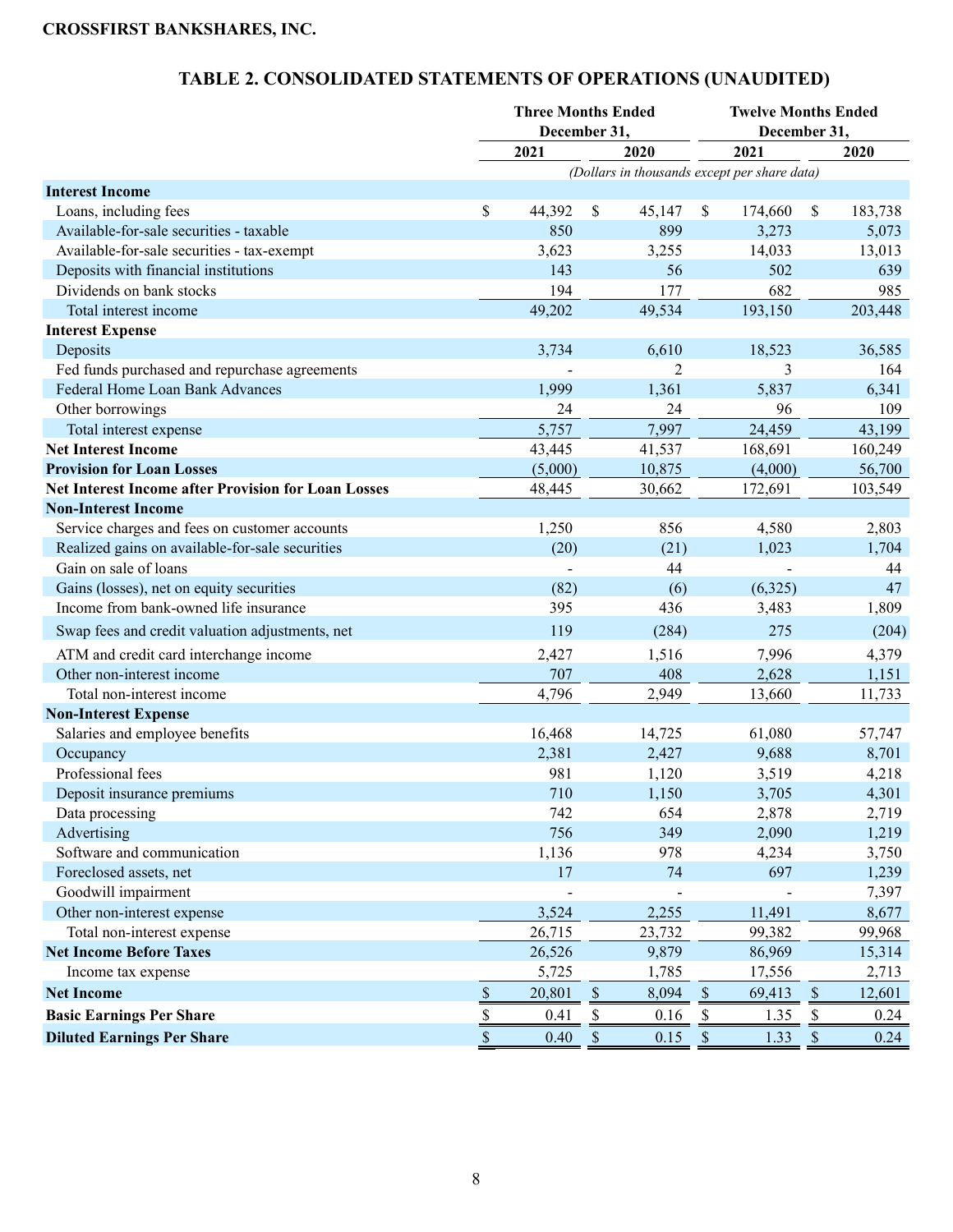## **TABLE 3. YEAR-TO-DATE ANALYSIS OF CHANGES IN NET INTEREST INCOME (UNAUDITED)**

|                                                              | <b>Twelve Months Ended</b> |           |               |                                               |                                           |               |                           |               |                                               |                                                        |  |  |
|--------------------------------------------------------------|----------------------------|-----------|---------------|-----------------------------------------------|-------------------------------------------|---------------|---------------------------|---------------|-----------------------------------------------|--------------------------------------------------------|--|--|
|                                                              |                            |           |               |                                               | December 31,                              |               |                           |               |                                               |                                                        |  |  |
|                                                              |                            |           |               | 2021                                          |                                           |               |                           | 2020          |                                               |                                                        |  |  |
|                                                              | Average<br><b>Balance</b>  |           |               | <b>Interest</b><br>Income /<br><b>Expense</b> | Average<br>Yield /<br>Rate <sup>(3)</sup> |               | Average<br><b>Balance</b> |               | <b>Interest</b><br>Income /<br><b>Expense</b> | Average<br>Yield $\overline{ }$<br>Rate <sup>(3)</sup> |  |  |
|                                                              |                            |           |               |                                               | (Dollars in thousands)                    |               |                           |               |                                               |                                                        |  |  |
| <b>Interest-earning assets:</b>                              |                            |           |               |                                               |                                           |               |                           |               |                                               |                                                        |  |  |
| Securities - taxable                                         | \$                         | 204,889   | <sup>\$</sup> | 3,955                                         | 1.93%                                     | <sup>\$</sup> | 267,715                   | <sup>\$</sup> | 6,058                                         | 2.26%                                                  |  |  |
| Securities - $tax-exempt(1)$                                 |                            | 518,058   |               | 16,981                                        | 3.28                                      |               | 447,324                   |               | 15,745                                        | 3.52                                                   |  |  |
| Federal funds sold                                           |                            |           |               |                                               |                                           |               | 1,020                     |               | 18                                            | 1.73                                                   |  |  |
| Interest-bearing deposits in other banks                     |                            | 389,893   |               | 502                                           | 0.13                                      |               | 179,978                   |               | 621                                           | 0.35                                                   |  |  |
| Gross loans, net of unearned income <sup>(2)</sup>           |                            | 4,340,791 |               | 174,660                                       | 4.02                                      |               | 4,310,345                 |               | 183,738                                       | 4.26                                                   |  |  |
| Total interest-earning assets <sup>(1)</sup>                 |                            | 5,453,631 | \$            | 196,098                                       | 3.60%                                     |               | 5,206,382                 | $\mathcal{S}$ | 206,180                                       | 3.96%                                                  |  |  |
| Allowance for loan losses                                    |                            | (73, 544) |               |                                               |                                           |               | (68, 897)                 |               |                                               |                                                        |  |  |
| Other non-interest-earning assets                            |                            | 211,384   |               |                                               |                                           |               | 220,994                   |               |                                               |                                                        |  |  |
| <b>Total</b> assets                                          | \$                         | 5,591,471 |               |                                               |                                           | \$            | 5,358,479                 |               |                                               |                                                        |  |  |
| <b>Interest-bearing liabilities</b>                          |                            |           |               |                                               |                                           |               |                           |               |                                               |                                                        |  |  |
| Transaction deposits                                         | \$                         | 608,063   | \$            | 1,152                                         | 0.19%                                     | $\mathcal{S}$ | 447,777                   | $\mathcal{S}$ | 1,696                                         | 0.38%                                                  |  |  |
| Savings and money market deposits                            |                            | 2,338,315 |               | 8,225                                         | 0.35                                      |               | 1,993,964                 |               | 14,033                                        | 0.70                                                   |  |  |
| Time deposits                                                |                            | 812,774   |               | 9,146                                         | 1.13                                      |               | 1,155,492                 |               | 20,856                                        | 1.80                                                   |  |  |
| Total interest-bearing deposits                              |                            | 3,759,152 |               | 18,523                                        | 0.49                                      |               | 3,597,233                 |               | 36,585                                        | 1.02                                                   |  |  |
| FHLB and short-term borrowings                               |                            | 279,379   |               | 5,840                                         | 2.09                                      |               | 417,956                   |               | 6,508                                         | 1.56                                                   |  |  |
| Trust preferred securities, net of fair value<br>adjustments |                            | 982       |               | 96                                            | 9.76                                      |               | 939                       |               | 106                                           | 11.34                                                  |  |  |
| Non-interest-bearing deposits                                |                            | 876,309   |               |                                               |                                           |               | 684,294                   |               |                                               |                                                        |  |  |
| Cost of funds                                                |                            | 4,915,822 | $\mathcal{S}$ | 24,459                                        | 0.50%                                     |               | 4,700,422 \$              |               | 43,199                                        | 0.92%                                                  |  |  |
| Other liabilities                                            |                            | 35,447    |               |                                               |                                           |               | 43,331                    |               |                                               |                                                        |  |  |
| Stockholders' equity                                         |                            | 640,202   |               |                                               |                                           |               | 614,726                   |               |                                               |                                                        |  |  |
| Total liabilities and stockholders' equity                   | \$                         | 5,591,471 |               |                                               |                                           | \$            | 5,358,479                 |               |                                               |                                                        |  |  |
| Net interest income <sup>(1)</sup>                           |                            |           | \$            | 171,639                                       |                                           |               |                           | \$            | 162,981                                       |                                                        |  |  |
| Net interest spread <sup>(1)</sup>                           |                            |           |               |                                               | 3.10%                                     |               |                           |               |                                               | 3.04%                                                  |  |  |
| Net interest margin <sup>(1)</sup>                           |                            |           |               |                                               | 3.15%                                     |               |                           |               |                                               | 3.13%                                                  |  |  |

(1) Tax exempt income is calculated on a tax-equivalent basis. Tax-free municipal securities are exempt from federal income taxes. The incremental income tax rate used is 21.0%. (2) Average loan balances include nonaccrual loans.

(3) Actual unrounded values are used to calculate the reported yield or rate disclosed. Accordingly, recalculations using the amounts in thousands as disclosed in this release may not produce the same amounts.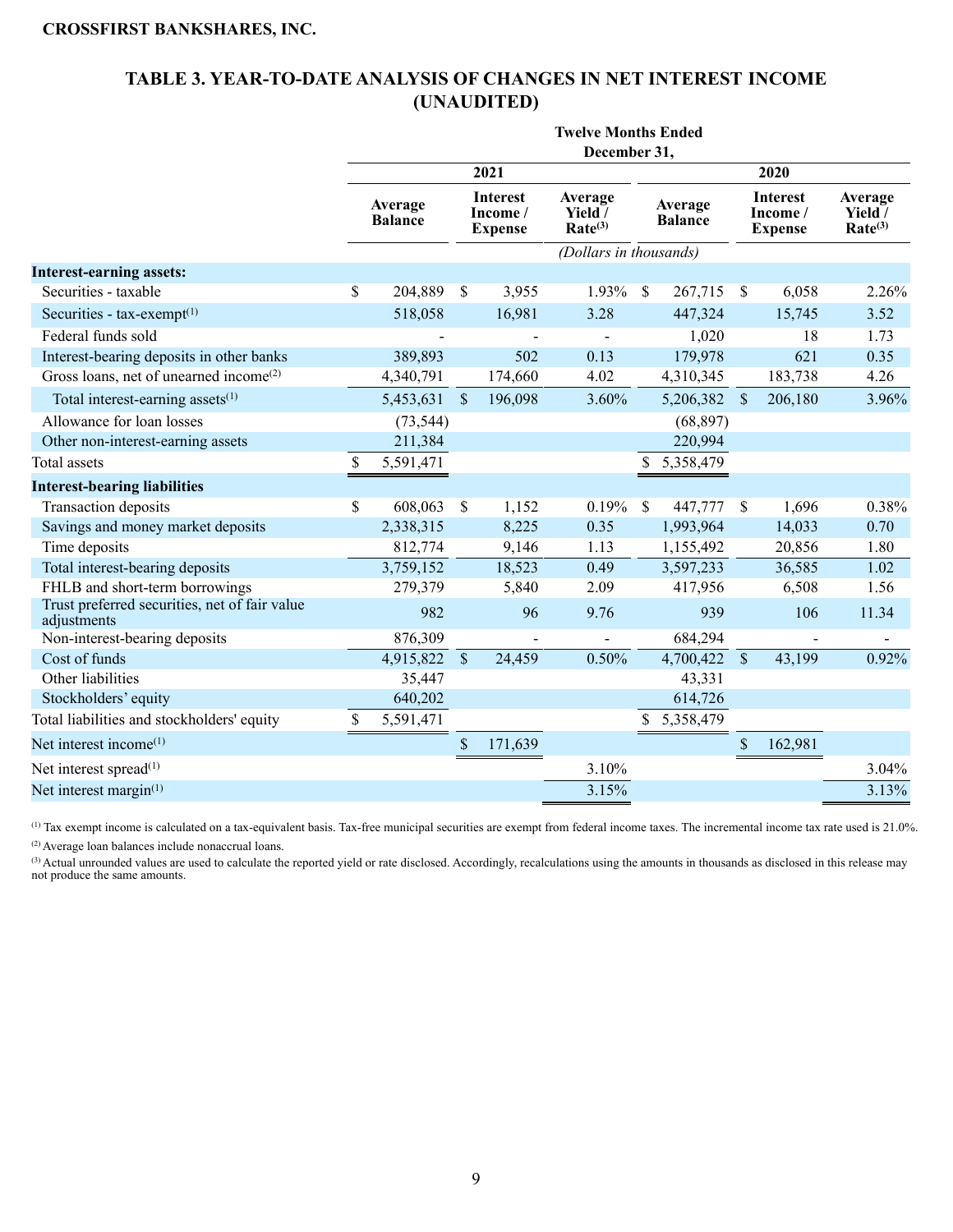# **YEAR-TO-DATE VOLUME & RATE VARIANCE TO NET INTEREST INCOME (UNAUDITED)**

**Twelve Months Ended** 

|                                                           |                       | December 31, 2021 over 2020 |                  |
|-----------------------------------------------------------|-----------------------|-----------------------------|------------------|
|                                                           | <b>Average Volume</b> | <b>Yield/Rate</b>           | Net Change $(2)$ |
|                                                           |                       | (Dollars in thousands)      |                  |
| <b>Interest Income</b>                                    |                       |                             |                  |
| Securities - taxable                                      | \$<br>$(1,297)$ \$    | $(806)$ \$                  | (2,103)          |
| Securities - tax-exempt <sup>(1)</sup>                    | 2,364                 | (1,128)                     | 1,236            |
| Federal funds sold                                        | (18)                  |                             | (18)             |
| Interest-bearing deposits in other banks                  | 437                   | (556)                       | (119)            |
| Gross loans, net of unearned income                       | 1,294                 | (10, 372)                   | (9,078)          |
| Total interest income <sup>(1)</sup>                      | 2,780                 | (12, 862)                   | (10,082)         |
| <b>Interest Expense</b>                                   |                       |                             |                  |
| Transaction deposits                                      | 483                   | (1,027)                     | (544)            |
| Savings and money market deposits                         | 2,092                 | (7,900)                     | (5,808)          |
| Time deposits                                             | (5,193)               | (6,517)                     | (11,710)         |
| Total interest-bearing deposits                           | (2,618)               | (15, 444)                   | (18,062)         |
| FHLB and short-term borrowings                            | (2,518)               | 1,850                       | (668)            |
| Trust preferred securities, net of fair value adjustments | 5                     | (15)                        | (10)             |
| Total interest expense                                    | (5, 131)              | (13,609)                    | (18,740)         |
| Net interest income <sup>(1)</sup>                        | \$<br>\$<br>7,911     | \$<br>747                   | 8,658            |

(1) Tax exempt income is calculated on a tax-equivalent basis. Tax-free municipal securities are exempt from federal income income taxes. The incremental income income tax rate used is 21.0%.

(2) The change in interest not due solely to volume or rate has been allocated in proportion to the respective absolute dollar amounts of the change in volume or rate.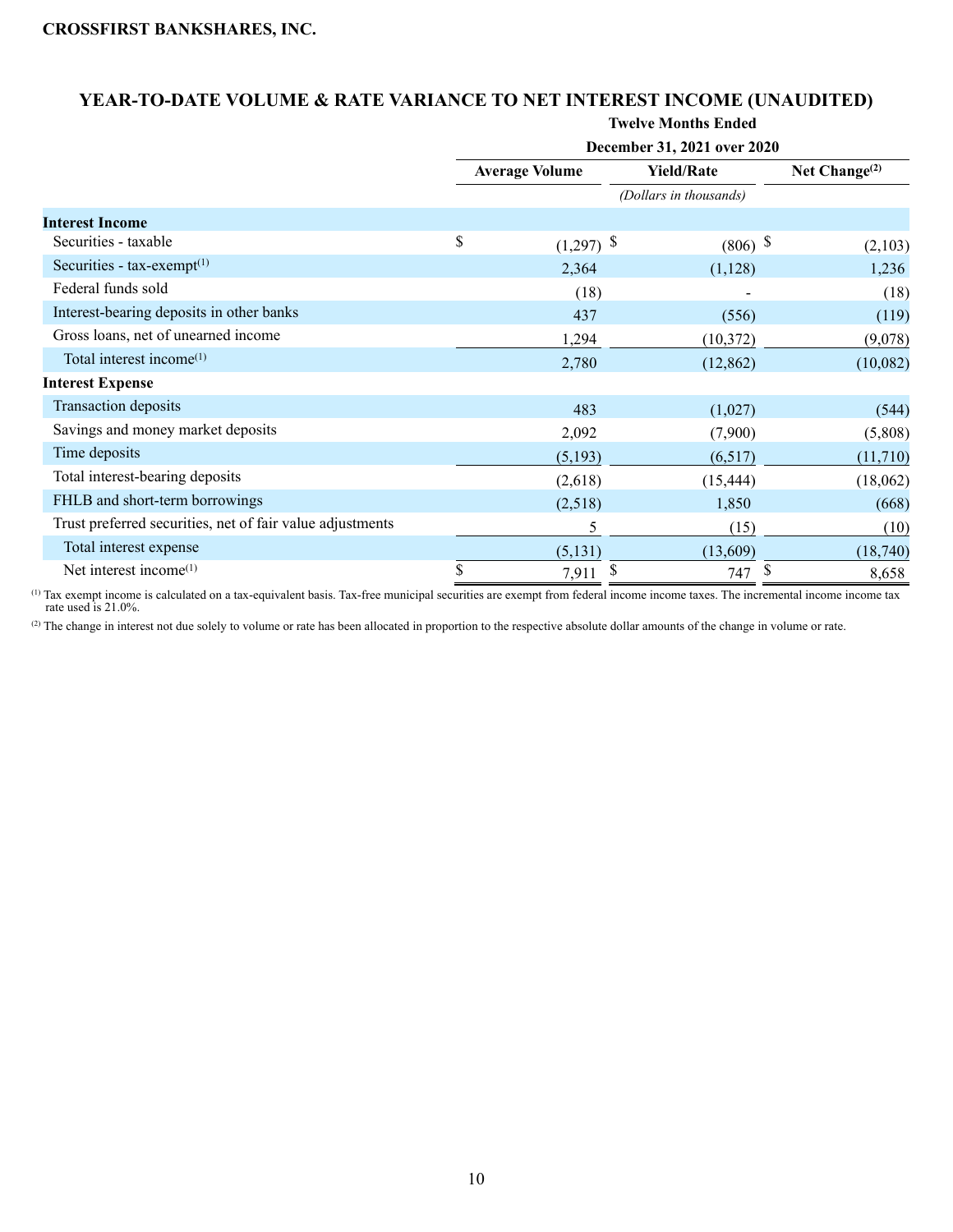## **TABLE 4. 2020 - 2021 QUARTERLY ANALYSIS OF CHANGES IN NET INTEREST INCOME (UNAUDITED)**

| December 31,<br>2021<br>2020<br><b>Interest</b><br>Interest<br>Average<br>Average<br>Average<br>Average<br>Yield /<br>Income/<br>Income /<br>Yield /<br><b>Balance</b><br><b>Balance</b><br>Rate <sup>(3)</sup><br>Rate <sup>(3)</sup><br><b>Expense</b><br><b>Expense</b><br>(Dollars in thousands)<br><b>Interest-earning assets:</b><br>Securities - taxable<br>\$<br>196,576<br>$2.11\%$ \$<br>1.99%<br><sup>\$</sup><br>1,044<br>215,348 \$<br>1,075<br>Securities - $tax-exempt(1)$<br>547,948<br>4,385<br>3.17<br>458,651<br>3,939<br>3.42<br>Federal funds sold<br>Interest-bearing deposits in other banks<br>143<br>0.15<br>208,650<br>387,828<br>56<br>0.11<br>Gross loans, net of unearned income <sup>(2)</sup><br>4,220,842<br>44,392<br>4.17<br>4,493,806<br>45,147<br>4.00<br>Total interest-earning assets <sup>(1)</sup><br>3.70%<br>3.71%<br>5,353,194 \$<br>49,964<br>5,376,455 \$<br>50,217<br>Allowance for loan losses<br>(64, 102)<br>(80,770)<br>201,390<br>227,511<br>Other non-interest-earning assets<br>Total assets<br>\$<br>5,490,482<br>5,523,196<br><b>Interest-bearing liabilities</b><br>$0.16\%$ \$<br>0.21%<br>Transaction deposits<br>\$<br>543,088 \$<br>216<br>574,811<br>306<br>$\mathbb{S}$<br>Savings and money market deposits<br>2,272,307<br>1,824<br>0.32<br>2,158,044<br>2,344<br>0.43<br>Time deposits<br>661,978<br>1.02<br>1,694<br>1,086,825<br>3,960<br>1.45<br>Total interest-bearing deposits<br>3,734<br>3,819,680<br>6,610<br>3,477,373<br>0.43<br>0.69<br>FHLB and short-term borrowings<br>261,600<br>1,999<br>3.03<br>304,923<br>1,363<br>1.78<br>Trust preferred securities, net of fair value<br>1,000<br>9.67<br>9.97<br>24<br>954<br>24<br>adjustments<br>Non-interest-bearing deposits<br>1,058,462<br>732,028<br>$\blacksquare$<br>0.65%<br>Cost of funds<br>5,757<br>0.48%<br>4,857,585 \$<br>7,997<br>4,798,435 \$<br>Other liabilities<br>35,632<br>45,115<br>Stockholders' equity<br>656,415<br>620,496<br>Total liabilities and stockholders' equity<br>\$<br>5,490,482<br>\$5,523,196<br>Net interest income $(1)$<br>$\mathcal{S}$<br>44,207<br>42,220<br>\$<br>3.22%<br>3.06%<br>Net interest spread <sup>(1)</sup> | <b>Three Months Ended</b> |  |  |  |  |  |  |  |  |  |  |  |  |
|-----------------------------------------------------------------------------------------------------------------------------------------------------------------------------------------------------------------------------------------------------------------------------------------------------------------------------------------------------------------------------------------------------------------------------------------------------------------------------------------------------------------------------------------------------------------------------------------------------------------------------------------------------------------------------------------------------------------------------------------------------------------------------------------------------------------------------------------------------------------------------------------------------------------------------------------------------------------------------------------------------------------------------------------------------------------------------------------------------------------------------------------------------------------------------------------------------------------------------------------------------------------------------------------------------------------------------------------------------------------------------------------------------------------------------------------------------------------------------------------------------------------------------------------------------------------------------------------------------------------------------------------------------------------------------------------------------------------------------------------------------------------------------------------------------------------------------------------------------------------------------------------------------------------------------------------------------------------------------------------------------------------------------------------------------------------------------------------------------------------------------------------------------------------------------------------------|---------------------------|--|--|--|--|--|--|--|--|--|--|--|--|
|                                                                                                                                                                                                                                                                                                                                                                                                                                                                                                                                                                                                                                                                                                                                                                                                                                                                                                                                                                                                                                                                                                                                                                                                                                                                                                                                                                                                                                                                                                                                                                                                                                                                                                                                                                                                                                                                                                                                                                                                                                                                                                                                                                                               |                           |  |  |  |  |  |  |  |  |  |  |  |  |
|                                                                                                                                                                                                                                                                                                                                                                                                                                                                                                                                                                                                                                                                                                                                                                                                                                                                                                                                                                                                                                                                                                                                                                                                                                                                                                                                                                                                                                                                                                                                                                                                                                                                                                                                                                                                                                                                                                                                                                                                                                                                                                                                                                                               |                           |  |  |  |  |  |  |  |  |  |  |  |  |
|                                                                                                                                                                                                                                                                                                                                                                                                                                                                                                                                                                                                                                                                                                                                                                                                                                                                                                                                                                                                                                                                                                                                                                                                                                                                                                                                                                                                                                                                                                                                                                                                                                                                                                                                                                                                                                                                                                                                                                                                                                                                                                                                                                                               |                           |  |  |  |  |  |  |  |  |  |  |  |  |
|                                                                                                                                                                                                                                                                                                                                                                                                                                                                                                                                                                                                                                                                                                                                                                                                                                                                                                                                                                                                                                                                                                                                                                                                                                                                                                                                                                                                                                                                                                                                                                                                                                                                                                                                                                                                                                                                                                                                                                                                                                                                                                                                                                                               |                           |  |  |  |  |  |  |  |  |  |  |  |  |
|                                                                                                                                                                                                                                                                                                                                                                                                                                                                                                                                                                                                                                                                                                                                                                                                                                                                                                                                                                                                                                                                                                                                                                                                                                                                                                                                                                                                                                                                                                                                                                                                                                                                                                                                                                                                                                                                                                                                                                                                                                                                                                                                                                                               |                           |  |  |  |  |  |  |  |  |  |  |  |  |
|                                                                                                                                                                                                                                                                                                                                                                                                                                                                                                                                                                                                                                                                                                                                                                                                                                                                                                                                                                                                                                                                                                                                                                                                                                                                                                                                                                                                                                                                                                                                                                                                                                                                                                                                                                                                                                                                                                                                                                                                                                                                                                                                                                                               |                           |  |  |  |  |  |  |  |  |  |  |  |  |
|                                                                                                                                                                                                                                                                                                                                                                                                                                                                                                                                                                                                                                                                                                                                                                                                                                                                                                                                                                                                                                                                                                                                                                                                                                                                                                                                                                                                                                                                                                                                                                                                                                                                                                                                                                                                                                                                                                                                                                                                                                                                                                                                                                                               |                           |  |  |  |  |  |  |  |  |  |  |  |  |
|                                                                                                                                                                                                                                                                                                                                                                                                                                                                                                                                                                                                                                                                                                                                                                                                                                                                                                                                                                                                                                                                                                                                                                                                                                                                                                                                                                                                                                                                                                                                                                                                                                                                                                                                                                                                                                                                                                                                                                                                                                                                                                                                                                                               |                           |  |  |  |  |  |  |  |  |  |  |  |  |
|                                                                                                                                                                                                                                                                                                                                                                                                                                                                                                                                                                                                                                                                                                                                                                                                                                                                                                                                                                                                                                                                                                                                                                                                                                                                                                                                                                                                                                                                                                                                                                                                                                                                                                                                                                                                                                                                                                                                                                                                                                                                                                                                                                                               |                           |  |  |  |  |  |  |  |  |  |  |  |  |
|                                                                                                                                                                                                                                                                                                                                                                                                                                                                                                                                                                                                                                                                                                                                                                                                                                                                                                                                                                                                                                                                                                                                                                                                                                                                                                                                                                                                                                                                                                                                                                                                                                                                                                                                                                                                                                                                                                                                                                                                                                                                                                                                                                                               |                           |  |  |  |  |  |  |  |  |  |  |  |  |
|                                                                                                                                                                                                                                                                                                                                                                                                                                                                                                                                                                                                                                                                                                                                                                                                                                                                                                                                                                                                                                                                                                                                                                                                                                                                                                                                                                                                                                                                                                                                                                                                                                                                                                                                                                                                                                                                                                                                                                                                                                                                                                                                                                                               |                           |  |  |  |  |  |  |  |  |  |  |  |  |
|                                                                                                                                                                                                                                                                                                                                                                                                                                                                                                                                                                                                                                                                                                                                                                                                                                                                                                                                                                                                                                                                                                                                                                                                                                                                                                                                                                                                                                                                                                                                                                                                                                                                                                                                                                                                                                                                                                                                                                                                                                                                                                                                                                                               |                           |  |  |  |  |  |  |  |  |  |  |  |  |
|                                                                                                                                                                                                                                                                                                                                                                                                                                                                                                                                                                                                                                                                                                                                                                                                                                                                                                                                                                                                                                                                                                                                                                                                                                                                                                                                                                                                                                                                                                                                                                                                                                                                                                                                                                                                                                                                                                                                                                                                                                                                                                                                                                                               |                           |  |  |  |  |  |  |  |  |  |  |  |  |
|                                                                                                                                                                                                                                                                                                                                                                                                                                                                                                                                                                                                                                                                                                                                                                                                                                                                                                                                                                                                                                                                                                                                                                                                                                                                                                                                                                                                                                                                                                                                                                                                                                                                                                                                                                                                                                                                                                                                                                                                                                                                                                                                                                                               |                           |  |  |  |  |  |  |  |  |  |  |  |  |
|                                                                                                                                                                                                                                                                                                                                                                                                                                                                                                                                                                                                                                                                                                                                                                                                                                                                                                                                                                                                                                                                                                                                                                                                                                                                                                                                                                                                                                                                                                                                                                                                                                                                                                                                                                                                                                                                                                                                                                                                                                                                                                                                                                                               |                           |  |  |  |  |  |  |  |  |  |  |  |  |
|                                                                                                                                                                                                                                                                                                                                                                                                                                                                                                                                                                                                                                                                                                                                                                                                                                                                                                                                                                                                                                                                                                                                                                                                                                                                                                                                                                                                                                                                                                                                                                                                                                                                                                                                                                                                                                                                                                                                                                                                                                                                                                                                                                                               |                           |  |  |  |  |  |  |  |  |  |  |  |  |
|                                                                                                                                                                                                                                                                                                                                                                                                                                                                                                                                                                                                                                                                                                                                                                                                                                                                                                                                                                                                                                                                                                                                                                                                                                                                                                                                                                                                                                                                                                                                                                                                                                                                                                                                                                                                                                                                                                                                                                                                                                                                                                                                                                                               |                           |  |  |  |  |  |  |  |  |  |  |  |  |
|                                                                                                                                                                                                                                                                                                                                                                                                                                                                                                                                                                                                                                                                                                                                                                                                                                                                                                                                                                                                                                                                                                                                                                                                                                                                                                                                                                                                                                                                                                                                                                                                                                                                                                                                                                                                                                                                                                                                                                                                                                                                                                                                                                                               |                           |  |  |  |  |  |  |  |  |  |  |  |  |
|                                                                                                                                                                                                                                                                                                                                                                                                                                                                                                                                                                                                                                                                                                                                                                                                                                                                                                                                                                                                                                                                                                                                                                                                                                                                                                                                                                                                                                                                                                                                                                                                                                                                                                                                                                                                                                                                                                                                                                                                                                                                                                                                                                                               |                           |  |  |  |  |  |  |  |  |  |  |  |  |
|                                                                                                                                                                                                                                                                                                                                                                                                                                                                                                                                                                                                                                                                                                                                                                                                                                                                                                                                                                                                                                                                                                                                                                                                                                                                                                                                                                                                                                                                                                                                                                                                                                                                                                                                                                                                                                                                                                                                                                                                                                                                                                                                                                                               |                           |  |  |  |  |  |  |  |  |  |  |  |  |
|                                                                                                                                                                                                                                                                                                                                                                                                                                                                                                                                                                                                                                                                                                                                                                                                                                                                                                                                                                                                                                                                                                                                                                                                                                                                                                                                                                                                                                                                                                                                                                                                                                                                                                                                                                                                                                                                                                                                                                                                                                                                                                                                                                                               |                           |  |  |  |  |  |  |  |  |  |  |  |  |
|                                                                                                                                                                                                                                                                                                                                                                                                                                                                                                                                                                                                                                                                                                                                                                                                                                                                                                                                                                                                                                                                                                                                                                                                                                                                                                                                                                                                                                                                                                                                                                                                                                                                                                                                                                                                                                                                                                                                                                                                                                                                                                                                                                                               |                           |  |  |  |  |  |  |  |  |  |  |  |  |
|                                                                                                                                                                                                                                                                                                                                                                                                                                                                                                                                                                                                                                                                                                                                                                                                                                                                                                                                                                                                                                                                                                                                                                                                                                                                                                                                                                                                                                                                                                                                                                                                                                                                                                                                                                                                                                                                                                                                                                                                                                                                                                                                                                                               |                           |  |  |  |  |  |  |  |  |  |  |  |  |
|                                                                                                                                                                                                                                                                                                                                                                                                                                                                                                                                                                                                                                                                                                                                                                                                                                                                                                                                                                                                                                                                                                                                                                                                                                                                                                                                                                                                                                                                                                                                                                                                                                                                                                                                                                                                                                                                                                                                                                                                                                                                                                                                                                                               |                           |  |  |  |  |  |  |  |  |  |  |  |  |
|                                                                                                                                                                                                                                                                                                                                                                                                                                                                                                                                                                                                                                                                                                                                                                                                                                                                                                                                                                                                                                                                                                                                                                                                                                                                                                                                                                                                                                                                                                                                                                                                                                                                                                                                                                                                                                                                                                                                                                                                                                                                                                                                                                                               |                           |  |  |  |  |  |  |  |  |  |  |  |  |
|                                                                                                                                                                                                                                                                                                                                                                                                                                                                                                                                                                                                                                                                                                                                                                                                                                                                                                                                                                                                                                                                                                                                                                                                                                                                                                                                                                                                                                                                                                                                                                                                                                                                                                                                                                                                                                                                                                                                                                                                                                                                                                                                                                                               |                           |  |  |  |  |  |  |  |  |  |  |  |  |
|                                                                                                                                                                                                                                                                                                                                                                                                                                                                                                                                                                                                                                                                                                                                                                                                                                                                                                                                                                                                                                                                                                                                                                                                                                                                                                                                                                                                                                                                                                                                                                                                                                                                                                                                                                                                                                                                                                                                                                                                                                                                                                                                                                                               |                           |  |  |  |  |  |  |  |  |  |  |  |  |
|                                                                                                                                                                                                                                                                                                                                                                                                                                                                                                                                                                                                                                                                                                                                                                                                                                                                                                                                                                                                                                                                                                                                                                                                                                                                                                                                                                                                                                                                                                                                                                                                                                                                                                                                                                                                                                                                                                                                                                                                                                                                                                                                                                                               |                           |  |  |  |  |  |  |  |  |  |  |  |  |
| 3.28%<br>Net interest margin <sup>(1)</sup><br>3.12%                                                                                                                                                                                                                                                                                                                                                                                                                                                                                                                                                                                                                                                                                                                                                                                                                                                                                                                                                                                                                                                                                                                                                                                                                                                                                                                                                                                                                                                                                                                                                                                                                                                                                                                                                                                                                                                                                                                                                                                                                                                                                                                                          |                           |  |  |  |  |  |  |  |  |  |  |  |  |

(1) Tax exempt income is calculated on a tax-equivalent basis. Tax-free municipal securities are exempt from federal income taxes. The incremental income tax rate used is 21.0%.

(2) Average gross loan balances include non-accrual loans.

(3) Actual unrounded values are used to calculate the reported yield or rate disclosed. Accordingly, recalculations using the amounts in thousands as disclosed in this release may not produce the same amounts.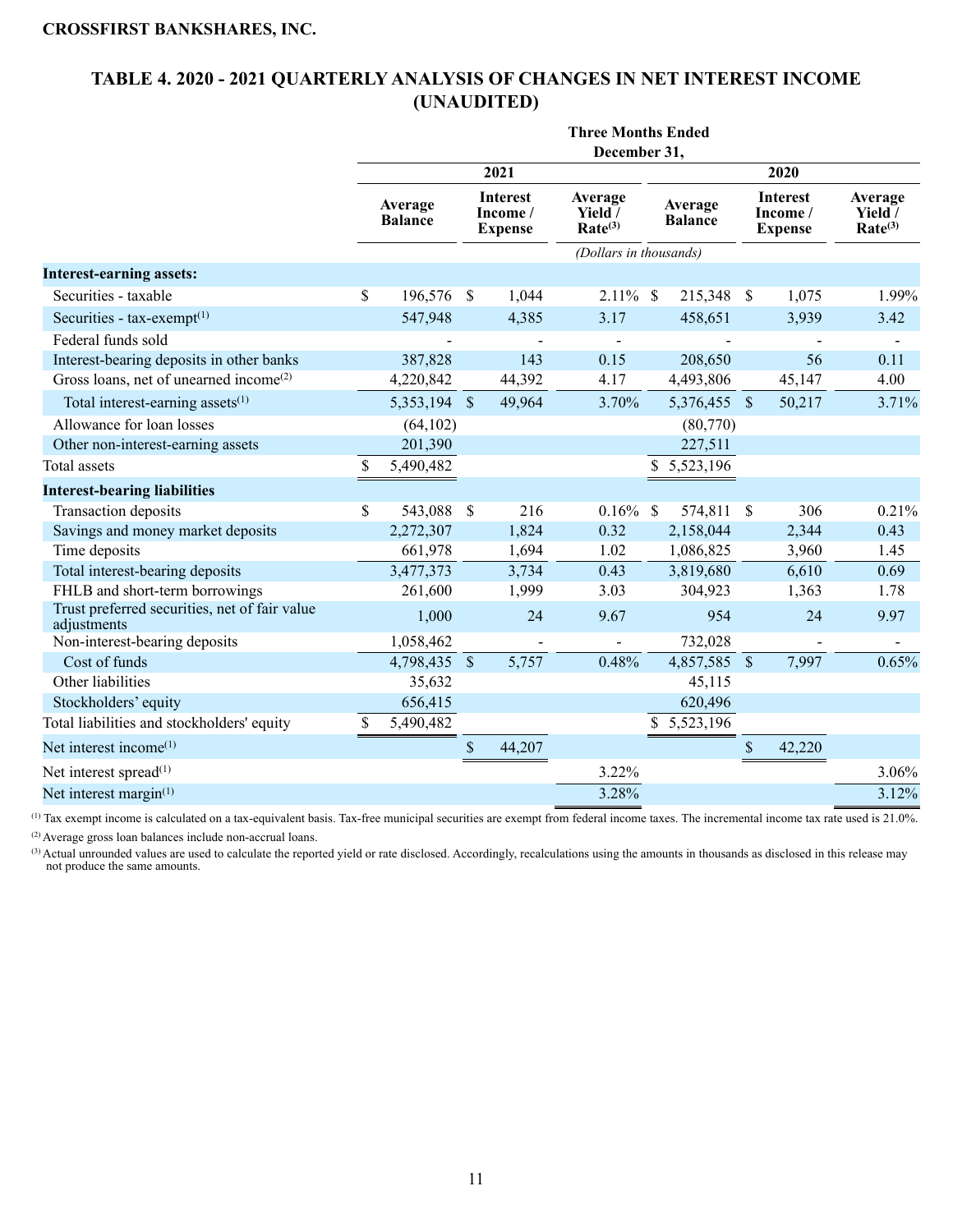## **QUARTER-TO-DATE VOLUME & RATE VARIANCE TO NET INTEREST INCOME (UNAUDITED)**

|                                                           |    |                       | December 31, 2021 over 2020 |    |                  |
|-----------------------------------------------------------|----|-----------------------|-----------------------------|----|------------------|
|                                                           |    | <b>Average Volume</b> | <b>Yield/Rate</b>           |    | Net Change $(2)$ |
|                                                           |    |                       | (Dollars in thousands)      |    |                  |
| <b>Interest Income</b>                                    |    |                       |                             |    |                  |
| Securities - taxable                                      | \$ | $(95)$ \$             | 64                          | \$ | (31)             |
| Securities - tax-exempt <sup>(1)</sup>                    |    | 745                   | (299)                       |    | 446              |
| Federal funds sold                                        |    |                       |                             |    |                  |
| Interest-bearing deposits in other banks                  |    | 61                    | 26                          |    | 87               |
| Gross loans, net of unearned income                       |    | (2,710)               | 1,955                       |    | (755)            |
| Total interest income <sup>(1)</sup>                      |    | (1,999)               | 1,746                       |    | (253)            |
| <b>Interest Expense</b>                                   |    |                       |                             |    |                  |
| Transaction deposits                                      |    | (17)                  | (73)                        |    | (90)             |
| Savings and money market deposits                         |    | 116                   | (636)                       |    | (520)            |
| Time deposits                                             |    | (1,289)               | (977)                       |    | (2,266)          |
| Total interest-bearing deposits                           |    | (1,190)               | (1,686)                     |    | (2,876)          |
| FHLB and short-term borrowings                            |    | (216)                 | 852                         |    | 636              |
| Trust preferred securities, net of fair value adjustments |    |                       | (1)                         |    |                  |
| Total interest expense                                    |    | (1,405)               | (835)                       |    | (2,240)          |
| Net interest income <sup>(1)</sup>                        | \$ | (594)                 | -S<br>2,581                 |    | 1,987            |

(1) Tax exempt income is calculated on a tax-equivalent basis. Tax-free municipal securities are exempt from federal income taxes. The incremental income tax rate used is 21.0%. (2) The change in interest not due solely to volume or rate has been allocated in proportion to the respective absolute dollar amounts of the change in volume or rate.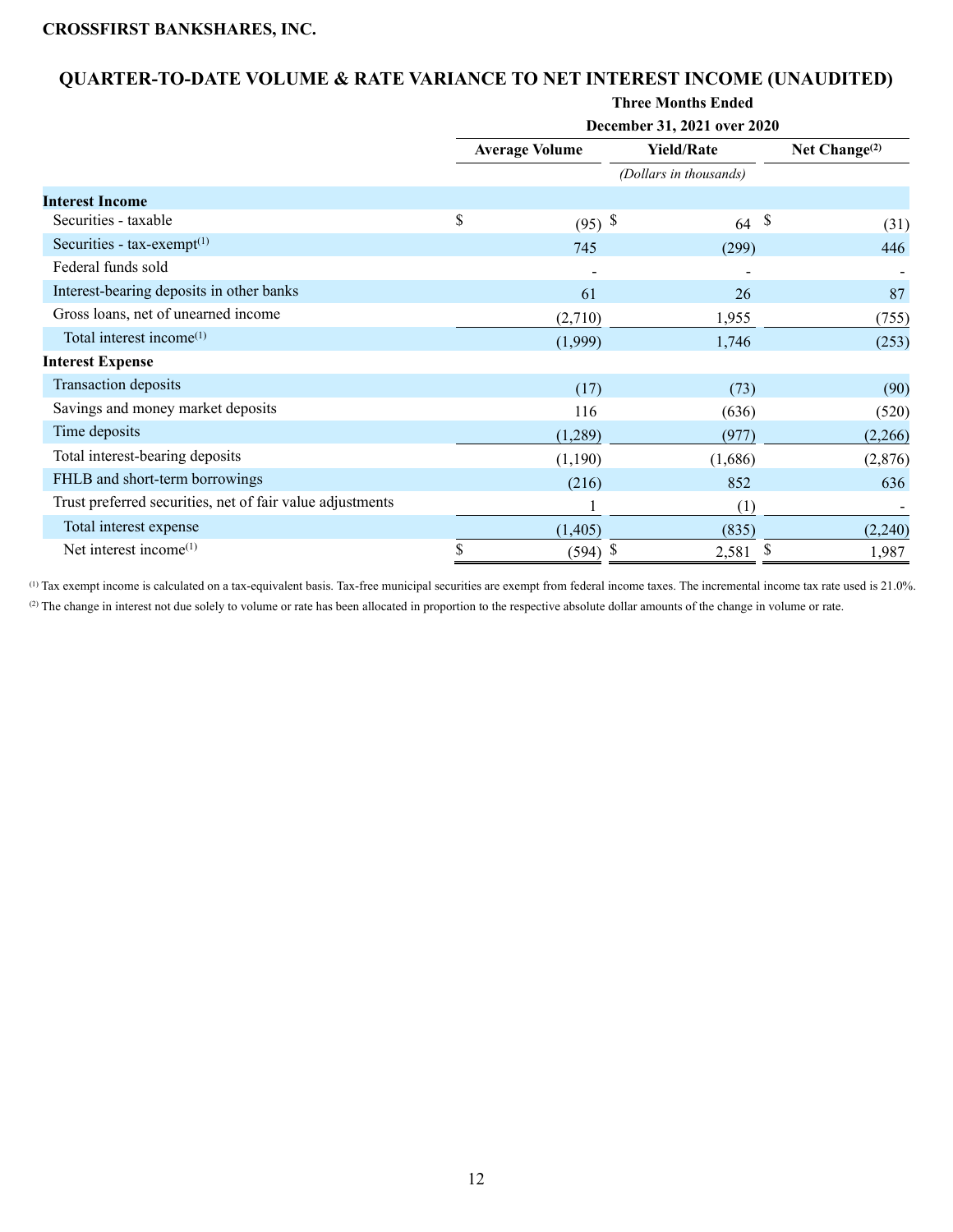## **TABLE 5. NON-GAAP FINANCIAL MEASURES**

#### **Non-GAAP Financial Measures**

In addition to disclosing financial measures determined in accordance with GAAP, the Company discloses non-GAAP financial measures in this release. The Company believes that the non-GAAP financial measures presented in this release reflect industry conventions, or standard measures within the industry, and provide useful information to the Company's management, investors and other parties interested in the Company's operating performance. These measurements should be considered in addition to, but not as a substitute for, financial information prepared in accordance with GAAP. We have defined below each of the non-GAAP measures we use in this release, but these measures may not be synonymous to similar measurement terms used by other companies.

CrossFirst provides reconciliations of these non-GAAP measures below. The measures used in this release include the following:

- We calculate "non-GAAP core operating income" as net income adjusted to remove non-recurring or non-core income and expense items related to:
	- Goodwill impairment We performed an interim review of goodwill as of June 30, 2020. The book value of goodwill exceeded its fair market value and resulted in a full \$7.4 million impairment.
	- Charges and adjustments associated with the full vesting of a former executive We incurred additional charges in the second quarter of 2021 related to the acceleration of \$0.7 million of certain cash, stock-based compensation, and employee costs.
	- Bank Owned Life Insurance We obtain bank owned life insurance on key employees throughout the organization and received a \$1.8 million benefit in the second quarter of 2021.
	- Unrealized loss on equity security During the quarter ended September 30, 2021, the Company recorded a \$6.2 million impairment loss related to an equity investment that was received as part of a restructured loan agreement.

The most directly comparable GAAP financial measure for non-GAAP core operating income is net income.

- We calculate "core return on average tangible common equity" as non-GAAP core operating income (as defined above) divided by average tangible common equity. Average tangible common equity is calculated as average common equity less average goodwill and intangibles and average preferred equity. The most directly comparable GAAP measure is return on average common equity.
- We calculate "non-GAAP core operating return on average assets" as non-GAAP core operating income (as defined above) divided by average assets. The most directly comparable GAAP financial measure is return on average assets, which is calculated as net income divided by average assets.
- We calculate ''non-GAAP core operating return on average common equity'' as non-GAAP core operating income (as defined above) less preferred dividends divided by average common equity. The most directly comparable GAAP financial measure is return on average common equity, which is calculated as net income less preferred dividends divided by average common equity.
- We calculate "tangible common stockholders' equity" as total stockholders' equity less goodwill and intangibles and preferred equity. The most directly comparable GAAP measure is total stockholders' equity.
- We calculate ''tangible book value per share'' as tangible common stockholders' equity (as defined above) divided by the total number of shares outstanding. The most directly comparable GAAP measure is book value per share.
- We calculate "non-GAAP core operating efficiency ratio fully tax equivalent (FTE)" as non-interest expense adjusted to remove non-recurring, or non-core, non-interest expenses as defined above under non-GAAP core operating income divided by net interest income on a fully tax-equivalent basis plus non-interest income adjusted to remove non-recurring, or noncore, non-interest income as defined above under non-GAAP core operating income. The most directly comparable financial measure is the efficiency ratio.
- We calculate "non-GAAP pre-tax pre-provision profit" as net income before taxes plus the provision for loan losses.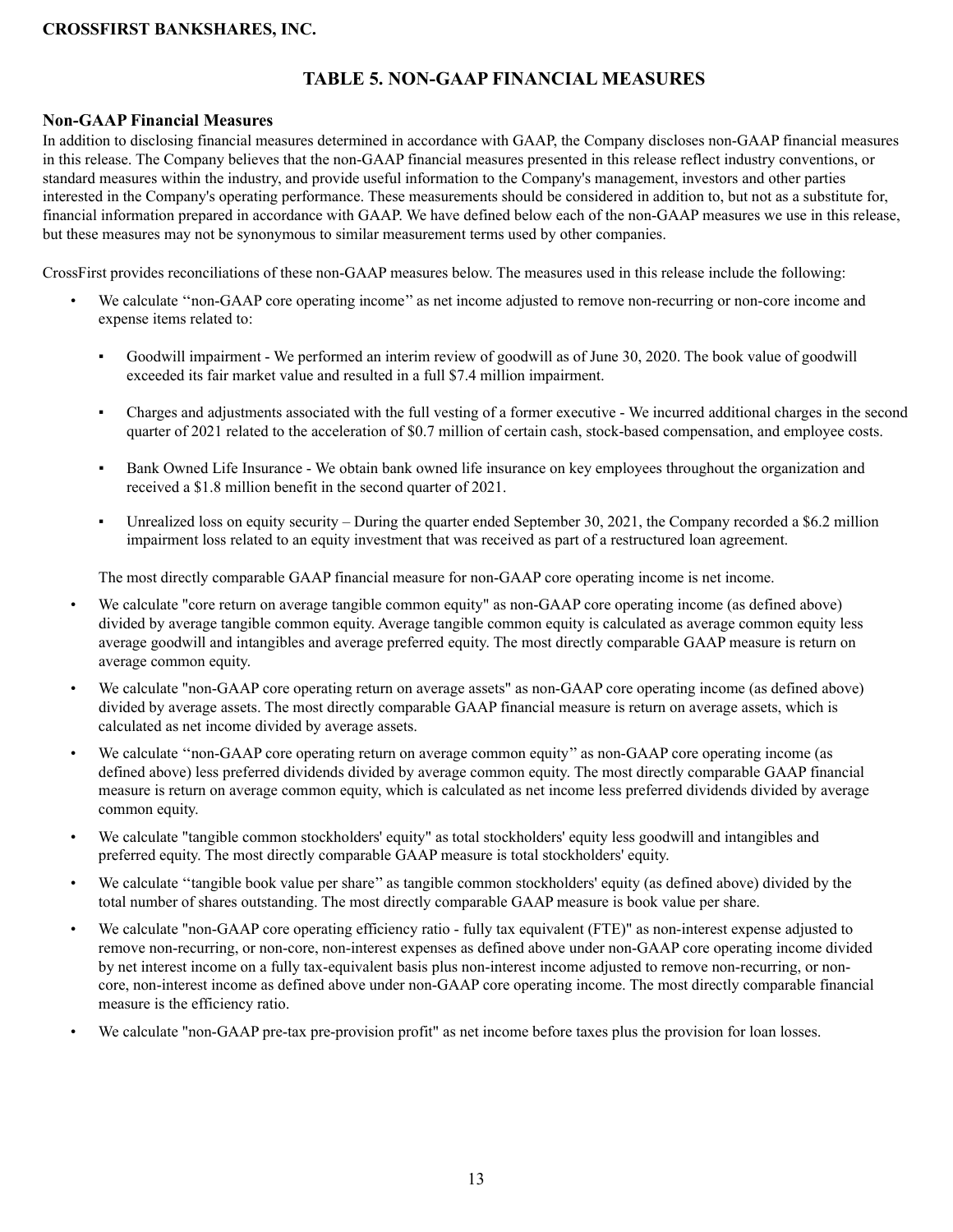|                                                | <b>Ouarter Ended</b>     |           |                          |           |                          |           |                          |            |                          |            | <b>Twelve Months Ended</b> |  |                          |  |  |
|------------------------------------------------|--------------------------|-----------|--------------------------|-----------|--------------------------|-----------|--------------------------|------------|--------------------------|------------|----------------------------|--|--------------------------|--|--|
|                                                | 12/31/2021               | 9/30/2021 |                          | 6/30/2021 |                          | 3/31/2021 |                          | 12/31/2020 |                          | 12/31/2021 |                            |  | 12/31/2020               |  |  |
|                                                |                          |           |                          |           |                          |           | (Dollars in thousands)   |            |                          |            |                            |  |                          |  |  |
| Non-GAAP core operating income:                |                          |           |                          |           |                          |           |                          |            |                          |            |                            |  |                          |  |  |
| Net income                                     | 20,801                   | \$        | 21,000                   |           | 15,577                   | \$        | 12,035                   | S.         | 8,094                    | S.         | 69,413                     |  | 12,601                   |  |  |
| Add: Unrealized loss on equity security        | $\overline{\phantom{0}}$ |           | 6,200                    |           |                          |           | $\overline{\phantom{0}}$ |            |                          |            | 6,200                      |  |                          |  |  |
| Less: Tax effect $(2)$                         | $\overline{\phantom{a}}$ |           | 1,302                    |           | $\overline{\phantom{a}}$ |           | $\overline{\phantom{a}}$ |            |                          |            | 1,302                      |  | $\overline{\phantom{a}}$ |  |  |
| Unrealized loss on equity security, net of tax |                          |           | 4,898                    |           |                          |           | -                        |            |                          |            | 4,898                      |  |                          |  |  |
| Add: Goodwill impairment <sup>(1)</sup>        | $\overline{\phantom{0}}$ |           | $\overline{\phantom{0}}$ |           | $\overline{\phantom{0}}$ |           | $\overline{\phantom{0}}$ |            | $\overline{\phantom{0}}$ |            |                            |  | 7,397                    |  |  |
| Add: Accelerated employee benefits             | $\overline{\phantom{0}}$ |           | $\overline{a}$           |           | 719                      |           | $\overline{\phantom{0}}$ |            | $\overline{a}$           |            | 719                        |  | $\sim$                   |  |  |
| Less: Tax effect $(3)$                         | $\overline{\phantom{0}}$ |           | $\overline{\phantom{0}}$ |           | 210                      |           | $\overline{\phantom{0}}$ |            | $\overline{\phantom{0}}$ |            | 210                        |  | $\overline{\phantom{0}}$ |  |  |
| Accelerated employee benefits, net of tax      | $\overline{\phantom{0}}$ |           | $\overline{\phantom{0}}$ |           | 509                      |           |                          |            | $\overline{\phantom{0}}$ |            | 509                        |  |                          |  |  |
| Less: BOLI settlement benefits $(1)$           |                          |           | $\overline{\phantom{0}}$ |           | 1,841                    |           |                          |            |                          |            | 1,841                      |  |                          |  |  |
| <b>Non-GAAP</b> core operating income          | 20,801                   |           | 25,898                   |           | 14,245                   |           | 12,035                   |            | 8,094                    |            | 72,979                     |  | 19,998                   |  |  |

 $(1)$  No tax effect.

(2) Represents the tax impact of the adjustments at a tax rate of 21.0%.

(3) Represents the tax impact of the adjustments above at a tax rate of 21.0%, plus a permanent tax benefit associated with stock-based grants.

|                                                           |            |           | <b>Twelve Months Ended</b> |    |           |                        |           |            |          |            |           |     |            |
|-----------------------------------------------------------|------------|-----------|----------------------------|----|-----------|------------------------|-----------|------------|----------|------------|-----------|-----|------------|
|                                                           | 12/31/2021 | 9/30/2021 |                            |    | 6/30/2021 |                        | 3/31/2021 | 12/31/2020 |          | 12/31/2021 |           |     | 12/31/2020 |
|                                                           |            |           |                            |    |           | (Dollars in thousands) |           |            |          |            |           |     |            |
| Non-GAAP core return on average tangible common equity:   |            |           |                            |    |           |                        |           |            |          |            |           |     |            |
| Net income available to common stockholders               | 20,801     | S.        | 21,000                     | S. | 15,577    |                        | 12,035    |            | 8,094    | S.         | 69.413    | \$. | 12,601     |
| Non-GAAP core operating income                            | 20,801     |           | 25,898                     |    | 14,245    |                        | 12,035    |            | 8,094    |            | 72,979    |     | 19,998     |
| Average common equity                                     | 656,415    |           | 644,715                    |    | 633,417   |                        | 625,875   |            | 620,496  |            | 640,202   |     | 614,726    |
| Less: average goodwill and intangibles                    | 140        |           | 160                        |    | 179       |                        | 199       |            | 218      |            | 170       |     | 3,898      |
| Average tangible common equity                            | 656,275    |           | 644,555                    |    | 633,238   |                        | 625,676   |            | 620,278  |            | 640,032   |     | 610,828    |
| Return on average common equity                           | $12.57~\%$ |           | $12.92\%$                  |    | $9.86\%$  |                        | 7.80%     |            | 5.19 $%$ |            | $10.84\%$ |     | $2.05\%$   |
| Non-GAAP core return on average tangible common<br>equity | $12.57~\%$ |           | 15.94 %                    |    | $9.02\%$  |                        | 7.80%     |            | 5.19 $%$ |            | 11.40 $%$ |     | 3.27 $%$   |

|                                                   |            |           |          | <b>Twelve Months Ended</b> |           |           |           |            |           |            |           |  |            |  |
|---------------------------------------------------|------------|-----------|----------|----------------------------|-----------|-----------|-----------|------------|-----------|------------|-----------|--|------------|--|
|                                                   | 12/31/2021 | 9/30/2021 |          | 6/30/2021                  |           | 3/31/2021 |           | 12/31/2020 |           | 12/31/2021 |           |  | 12/31/2020 |  |
|                                                   |            |           |          | (Dollars in thousands)     |           |           |           |            |           |            |           |  |            |  |
| Non-GAAP core operating return on average assets: |            |           |          |                            |           |           |           |            |           |            |           |  |            |  |
| Net income                                        | 20,801     |           | 21,000   |                            | 15.577    |           | 2,035     |            | 8,094     |            | 69,413    |  | 12,601     |  |
| Non-GAAP core operating income                    | 20,801     |           | 25,898   |                            | 14.245    |           | 12,035    |            | 8,094     |            | 72,979    |  | 19,998     |  |
| Average assets                                    | 5,490,482  |           | .408.984 |                            | 5,673,638 |           | 5,798,167 |            | 5,523,196 |            | 5,591,471 |  | 5,358,479  |  |
| Return on average assets                          | $1.50 \%$  |           | $1.54\%$ |                            | 1.10 $%$  |           | $0.84\%$  |            | $0.58\%$  |            | $1.24\%$  |  | $0.24\%$   |  |
| Non-GAAP core operating return on average assets  | 1.50 $%$   |           | 1.90 $%$ |                            | 1.01 $%$  |           | $0.84\%$  |            | $0.58\%$  |            | 1.31%     |  | $0.37 \%$  |  |